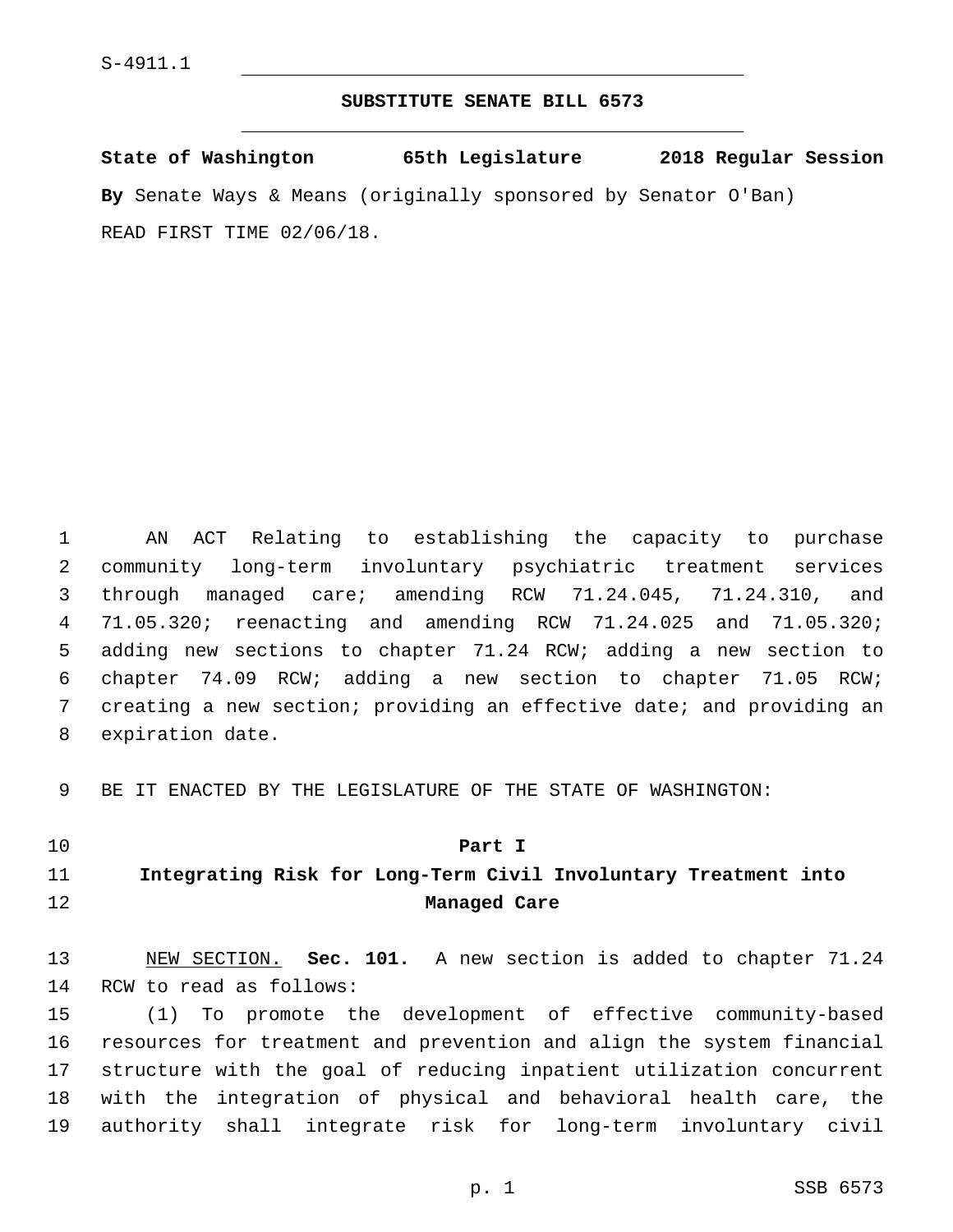treatment provided by state hospitals into managed care contracts by 2 July 1, 2021.

 (2) To further this end, the department must collaborate with the authority and appropriate stakeholders and consultants to develop and implement a detailed transition plan taking into account recommendations from both the "Washington Mental Health System Assessment: Final Alternative Options and Recommendations Report" submitted in December 2016, and the "Inpatient Psychiatric Care Risk Model Report" submitted in December 2017. This work shall include, but not be limited by, consideration of the following issues 11 reflected in the report recommendations:

 (a) A methodology for division of the current state hospital beds between each of the behavioral health organizations and full integration regions, considering two options: (i) A method which allocates the resources supporting state hospital bed utilization solely among behavioral health organizations and full integration regions; and (ii) a method which allocates a portion of the resources supporting state hospital bed utilization among behavioral health organizations and full integration regions, and the remainder to the state long-term care and developmental disabilities systems. The portion allocated to the state long-term care and developmental disability systems must correspond to state hospital bed utilization by patients whose primary community care needs after discharge will be funded by the state long-term care or developmental disability system, based on client history or a functional needs assessment, and include payment responsibility for the state hospital utilization by these patients;

 (b) Development of payment rates for state hospital utilization that reflect financing, safety, and accreditation needs under the new system and ensure that necessary access to state hospital beds is maintained for behavioral health organizations and full integration 32 regions;

 (c) Development of acuity-based payment rates for western and eastern state hospitals that accurately reflect case complexity;

 (d) Maximizing federal participation for treatment and preserving access to funds through the disproportionate share hospital program under either methodology described in (a) of this subsection;

38 (e) Billing and reimbursement mechanisms;

 (f) Discharge planning procedures adapted to account for 40 functional needs assessments upon admission;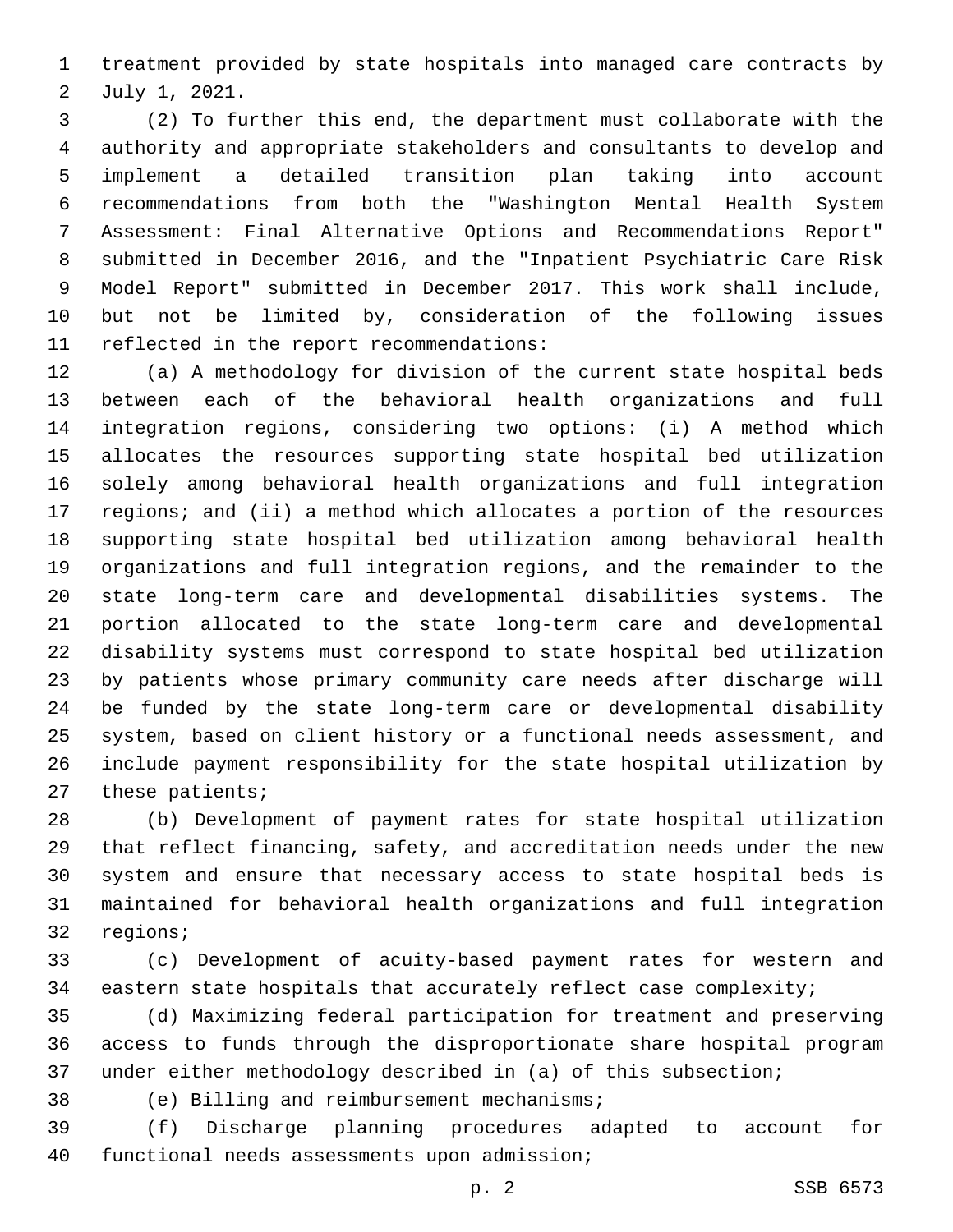(g) Identification of regional differences and challenges for implementation in different regional service areas;

 (h) A means of tracking expenditures related to successful reductions of state hospital utilization by regional service areas and means to assure that the funds necessary to safely maintain gains in utilization reduction are protected;6

 (i) Recommendations for the timing of implementation, including exploration of options for transition to full implementation through the use of smaller-scale pilots allowing for the creation of alternative placements outside the state hospitals such as step-down 11 or transitional placements;

 (j) The potential for adverse impacts on safety and a description of available methods to mitigate any risks for patients, behavioral health organizations, full integration regions, and the community;

 (k) An explanation of the benefits and disadvantages associated with the alternative methodologies described in (a) of this 17 subsection;

 (l) Updated requirements related to civil commitments that retain the integrity of the process and designated mental health professional independence while enabling behavioral health organizations and equivalent entities in full integration regions to inform the process with firsthand information about the patient and 23 thoughtful recommendations regarding care approaches;

 (m) Recommendations for contractual performance measures and withholds for behavioral health organizations and equivalent entities 26 in full integration regions;

 (n) A means of tracking regional bed capacity for long-term inpatient psychiatric care in state hospital and community settings in order to determine readiness for the targeted start date in 30 subsection (1) of this section; and

 (o) Development of payment rates for community hospitals and evaluation and treatment facilities which appropriately reflect patient acuity and accurately reflect case complexity for providing ninety and one hundred eighty-day civil commitment services.

 (3) Participating stakeholders under subsection (2) of this section must include, but not be limited to, interested members of the legislature, the Washington state hospital association, the association of Washington healthcare plans, each of the five contracted apple health managed care organizations, the Washington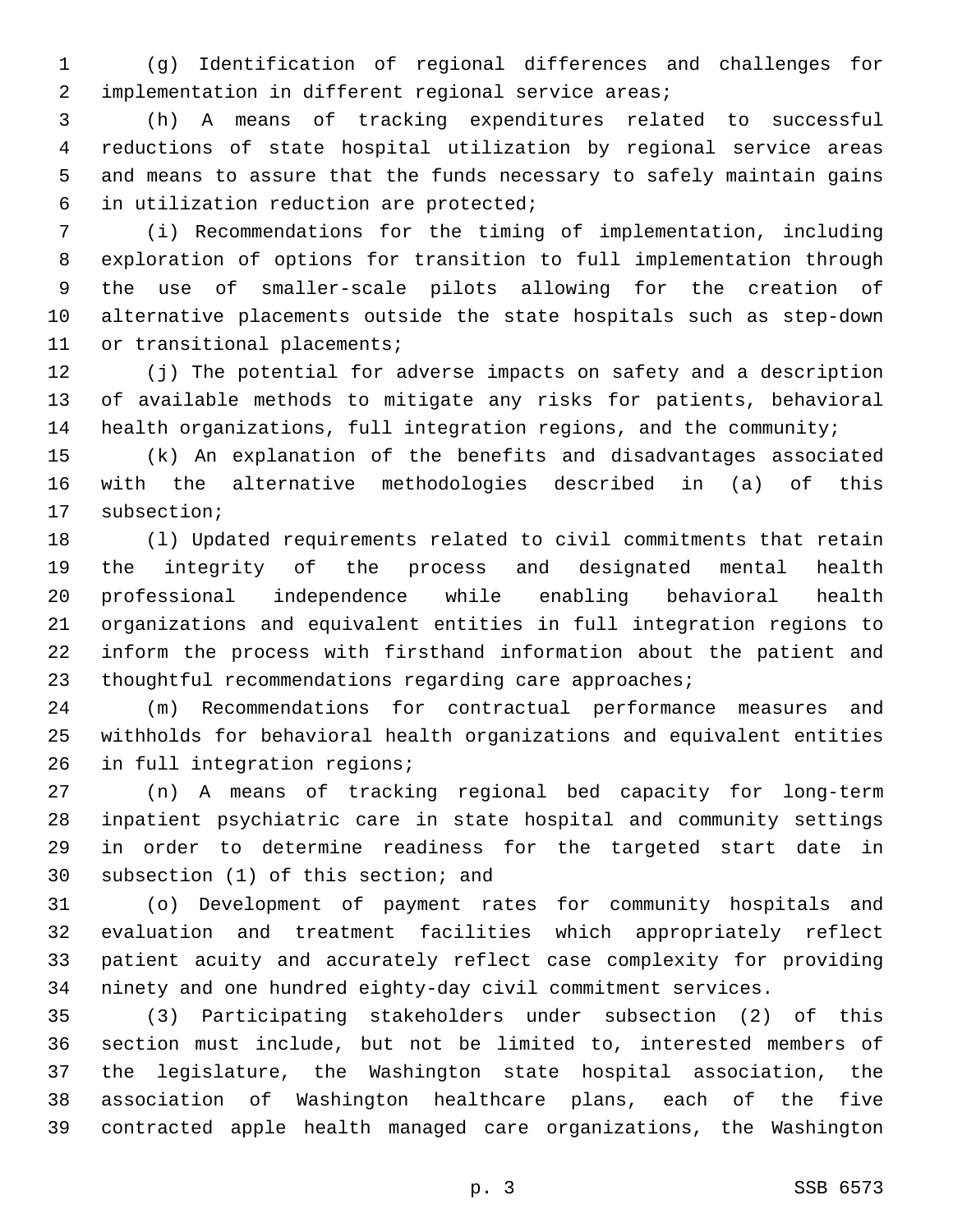council for behavioral health, and the Washington state association 2 of counties.

 (4) A preliminary draft of the transition plan must be submitted, in compliance with RCW 43.01.036, to the relevant committees of the legislature by November 15, 2019, for review by the select committee on quality improvement in state hospitals. The department must consider the input of the committee and external stakeholders before submitting a final transition plan by December 30, 2019.

 NEW SECTION. **Sec. 102.** A new section is added to chapter 74.09 10 RCW to read as follows:

 (1) By July 1, 2021, the authority must develop a psychiatric managed care capitation risk model that integrates long-term inpatient care as defined in RCW 71.24.025. This risk model must:

 (a) Include adult inpatient civil populations, including geropsychiatric patients and patients with intellectual or 16 developmental disabilities;

 (b) Apply only to new long-term inpatient care, excluding individuals currently committed to long-term inpatient care;

 (c) Exclude individuals committed under RCW 71.05.280(3) with an affirmative special finding under RCW 71.05.280(3)(b);

 (d) Include all facilities licensed or otherwise authorized to 22 provide ninety and one hundred eighty-day civil commitment services;

 (e) Require behavioral health organizations and equivalent entities in full integration regions to compensate at a minimum based 25 on the fee-for-service per diem rates to the hospital providers;

 (f) Consider whether a higher, acuity-based payment rate should 27 be recommended and required for provider reimbursement;

 (g) Recognize that the community capacity building for long-term civil commitment is going to be driven by establishing higher per diem rates, expanding certification and direct capital investment in 31 facility building by the state;

 (h) Include all services currently offered to civil inpatient 33 commitments in the state hospitals;

 (i) Explore an institution for mental diseases disproportionate share hospital waiver to reduce the reliance on the institution for mental diseases disproportionate share hospital program at the state 37 hospitals;

 (j) Capitate the medicaid portion of funds but not capitate the 39 nonmedicaid portion; and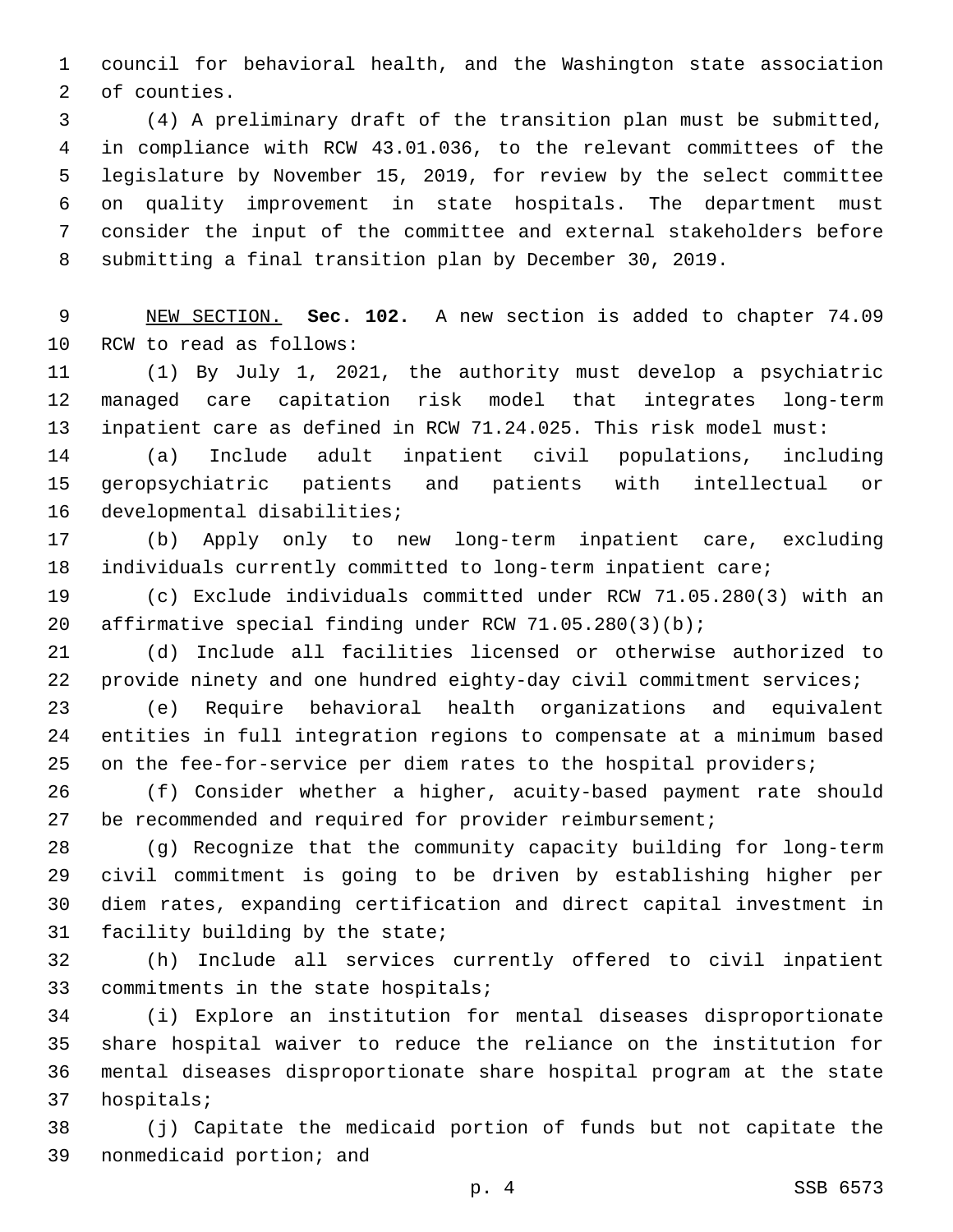(k) Account for the revised institution for mental diseases disproportionate share hospital claim, the reduced institution for mental diseases disproportionate share hospital limit, and the expected diversion of civil patients away from state hospitals.

 (2) A final draft of the risk model must be submitted, in compliance with RCW 43.01.036, to the relevant committees of the 7 legislature by May 15, 2021.

 (3) The authority shall consider, develop, and request legislation extending institution for mental diseases disproportionate share hospital payments to nonstate hospitals as an option to maximize any reductions brought on by changes in the forensic to civil patient ratio for the state hospital population.

 **Sec. 103.** RCW 71.24.045 and 2016 sp.s. c 29 s 421 are each 14 amended to read as follows:

15 The behavioral health organization shall:

 (1) Contract as needed with licensed service providers. The behavioral health organization may, in the absence of a licensed service provider entity, become a licensed service provider entity pursuant to minimum standards required for licensing by the department for the purpose of providing services not available from 21 licensed service providers;

 (2) Operate as a licensed service provider if it deems that doing so is more efficient and cost effective than contracting for services. When doing so, the behavioral health organization shall comply with rules promulgated by the secretary that shall provide measurements to determine when a behavioral health organization provided service is more efficient and cost effective;

 (3) Monitor and perform biennial fiscal audits of licensed service providers who have contracted with the behavioral health organization to provide services required by this chapter. The monitoring and audits shall be performed by means of a formal process which insures that the licensed service providers and professionals 33 designated in this subsection meet the terms of their contracts;

 (4) Establish reasonable limitations on administrative costs for agencies that contract with the behavioral health organization;

 (5) Assure that the special needs of minorities, older adults, individuals with disabilities, children, and low-income persons are met within the priorities established in this chapter;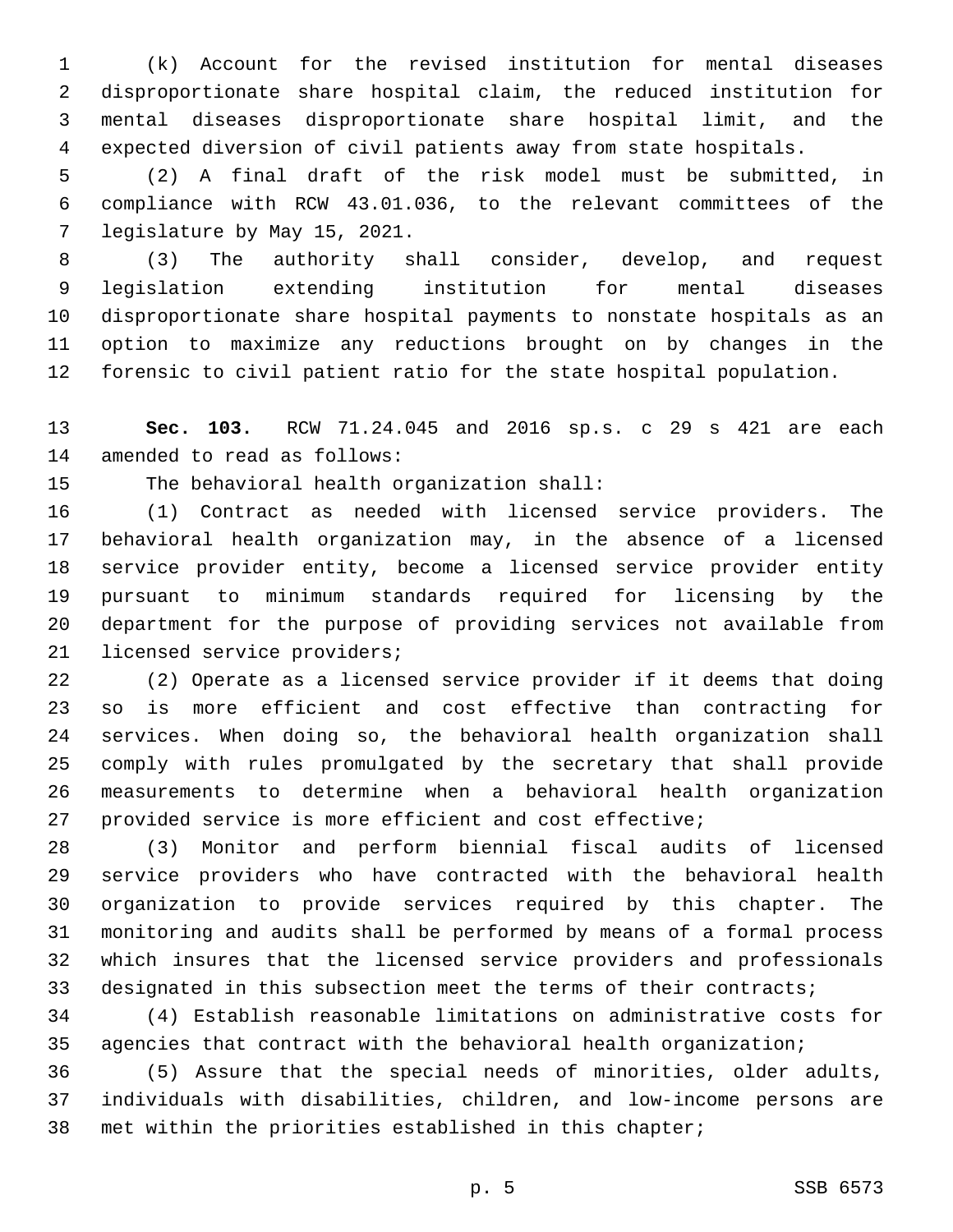(6) Maintain patient tracking information in a central location as required for resource management services and the department's 3 information system;

 (7) Collaborate to ensure that policies do not result in an adverse shift of persons with mental illness into state and local correctional facilities;6

 (8) Work with the department to expedite the enrollment or reenrollment of eligible persons leaving state or local correctional 9 facilities and institutions for mental diseases;

 (9) Work closely with the designated crisis responder to maximize appropriate placement of persons into community services; and

 (10) Have representation, including involvement by community mental health providers, on the hospital clinical discharge planning 14 team to ensure coordinated services occur for individuals who have received services through the community mental health system and who 16 become patients at a state psychiatric hospital, and to ensure they are transitioned into the community in accordance with mutually agreed upon discharge plans and upon determination by the medical director of the state psychiatric hospital that they no longer need 20 intensive inpatient care.

 **Sec. 104.** RCW 71.24.025 and 2016 sp.s. c 29 s 502 are each 22 reenacted and amended to read as follows:

 Unless the context clearly requires otherwise, the definitions in 24 this section apply throughout this chapter.

 (1) "Acutely mentally ill" means a condition which is limited to a short-term severe crisis episode of:

 (a) A mental disorder as defined in RCW 71.05.020 or, in the case 28 of a child, as defined in RCW  $71.34.020i$ 

 (b) Being gravely disabled as defined in RCW 71.05.020 or, in the case of a child, a gravely disabled minor as defined in RCW 31 71.34.020; or

 (c) Presenting a likelihood of serious harm as defined in RCW 71.05.020 or, in the case of a child, as defined in RCW 71.34.020.

 (2) "Alcoholism" means a disease, characterized by a dependency on alcoholic beverages, loss of control over the amount and circumstances of use, symptoms of tolerance, physiological or psychological withdrawal, or both, if use is reduced or discontinued, and impairment of health or disruption of social or economic 39 functioning.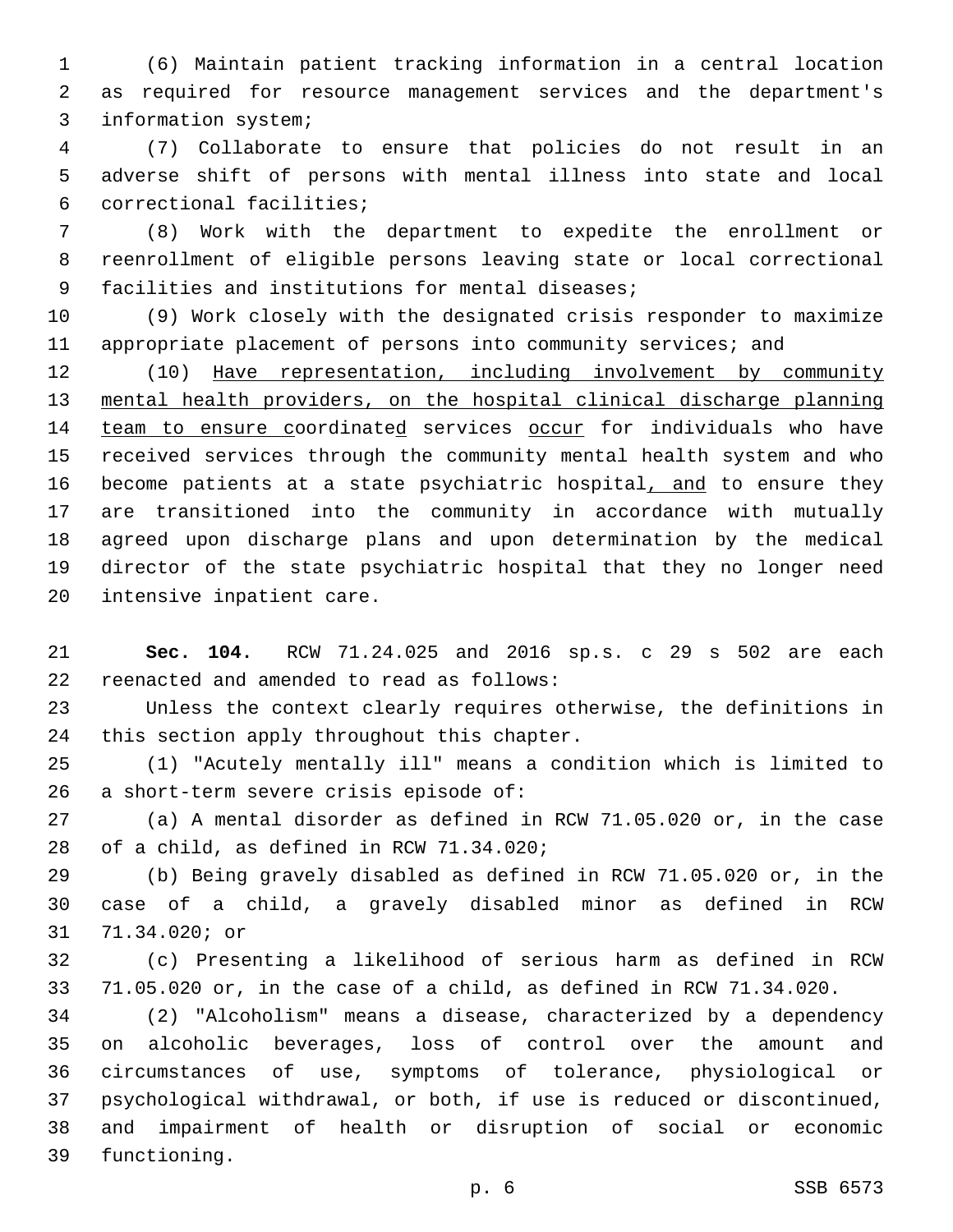(3) "Approved substance use disorder treatment program" means a program for persons with a substance use disorder provided by a treatment program certified by the department of social and health services as meeting standards adopted under this chapter.

 (4) "Available resources" means funds appropriated for the purpose of providing community mental health programs, federal funds, except those provided according to Title XIX of the Social Security Act, and state funds appropriated under this chapter or chapter 71.05 RCW by the legislature during any biennium for the purpose of providing residential services, resource management services, community support services, and other mental health services. This does not include funds appropriated for the purpose of operating and 13 administering the state psychiatric hospitals.

 (5) "Behavioral health organization" means any county authority or group of county authorities or other entity recognized by the 16 secretary in contract in a defined region.

 (6) "Behavioral health program" means all expenditures, services, activities, or programs, including reasonable administration and overhead, designed and conducted to prevent or treat chemical 20 dependency and mental illness.

 (7) "Behavioral health services" means mental health services as described in this chapter and chapter 71.36 RCW and substance use disorder treatment services as described in this chapter.

(8) "Child" means a person under the age of eighteen years.

 (9) "Chronically mentally ill adult" or "adult who is chronically mentally ill" means an adult who has a mental disorder and meets at 27 least one of the following criteria:

 (a) Has undergone two or more episodes of hospital care for a mental disorder within the preceding two years; or

 (b) Has experienced a continuous psychiatric hospitalization or residential treatment exceeding six months' duration within the 32 preceding year; or

 (c) Has been unable to engage in any substantial gainful activity by reason of any mental disorder which has lasted for a continuous period of not less than twelve months. "Substantial gainful activity" shall be defined by the department by rule consistent with Public Law 37 92-603, as amended.

 (10) "Clubhouse" means a community-based program that provides rehabilitation services and is certified by the department of social 40 and health services.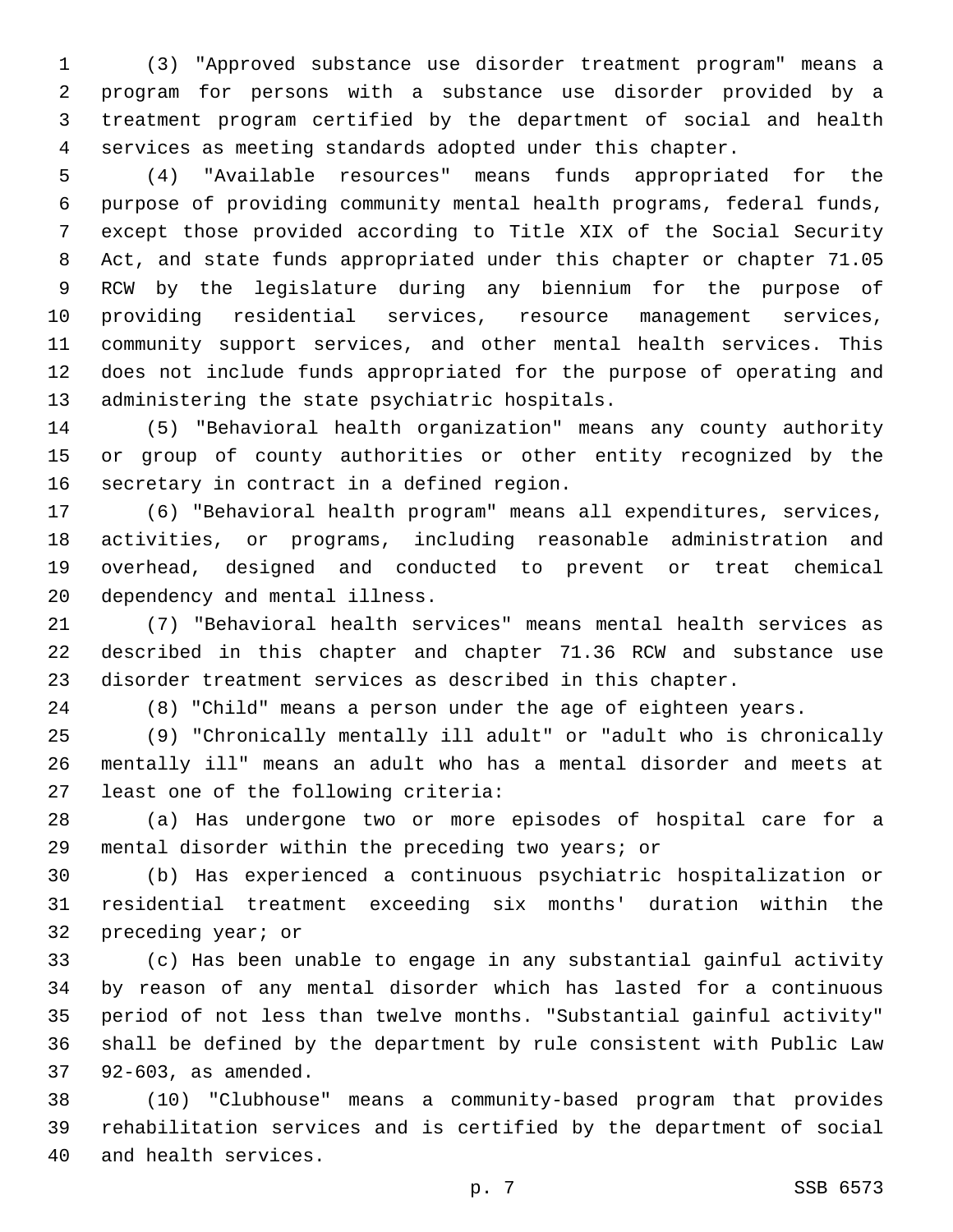(11) "Community mental health service delivery system" means public, private, or tribal agencies that provide services specifically to persons with mental disorders as defined under RCW 4 71.05.020 and receive funding from public sources.

 (12) "Community support services" means services authorized, planned, and coordinated through resource management services including, at a minimum, assessment, diagnosis, emergency crisis intervention available twenty-four hours, seven days a week, prescreening determinations for persons who are mentally ill being considered for placement in nursing homes as required by federal law, screening for patients being considered for admission to residential services, diagnosis and treatment for children who are acutely mentally ill or severely emotionally disturbed discovered under screening through the federal Title XIX early and periodic screening, diagnosis, and treatment program, investigation, legal, and other nonresidential services under chapter 71.05 RCW, case management services, psychiatric treatment including medication supervision, counseling, psychotherapy, assuring transfer of relevant patient information between service providers, recovery services, and other services determined by behavioral health organizations.

 (13) "Consensus-based" means a program or practice that has general support among treatment providers and experts, based on experience or professional literature, and may have anecdotal or case study support, or that is agreed but not possible to perform studies 25 with random assignment and controlled groups.

 (14) "County authority" means the board of county commissioners, county council, or county executive having authority to establish a community mental health program, or two or more of the county authorities specified in this subsection which have entered into an agreement to provide a community mental health program.

 (15) "Department" means the department of social and health 32 services.

 (16) "Designated crisis responder" means a mental health professional designated by the county or other authority authorized in rule to perform the duties specified in this chapter.

 (17) "Drug addiction" means a disease characterized by a dependency on psychoactive chemicals, loss of control over the amount and circumstances of use, symptoms of tolerance, physiological or psychological withdrawal, or both, if use is reduced or discontinued,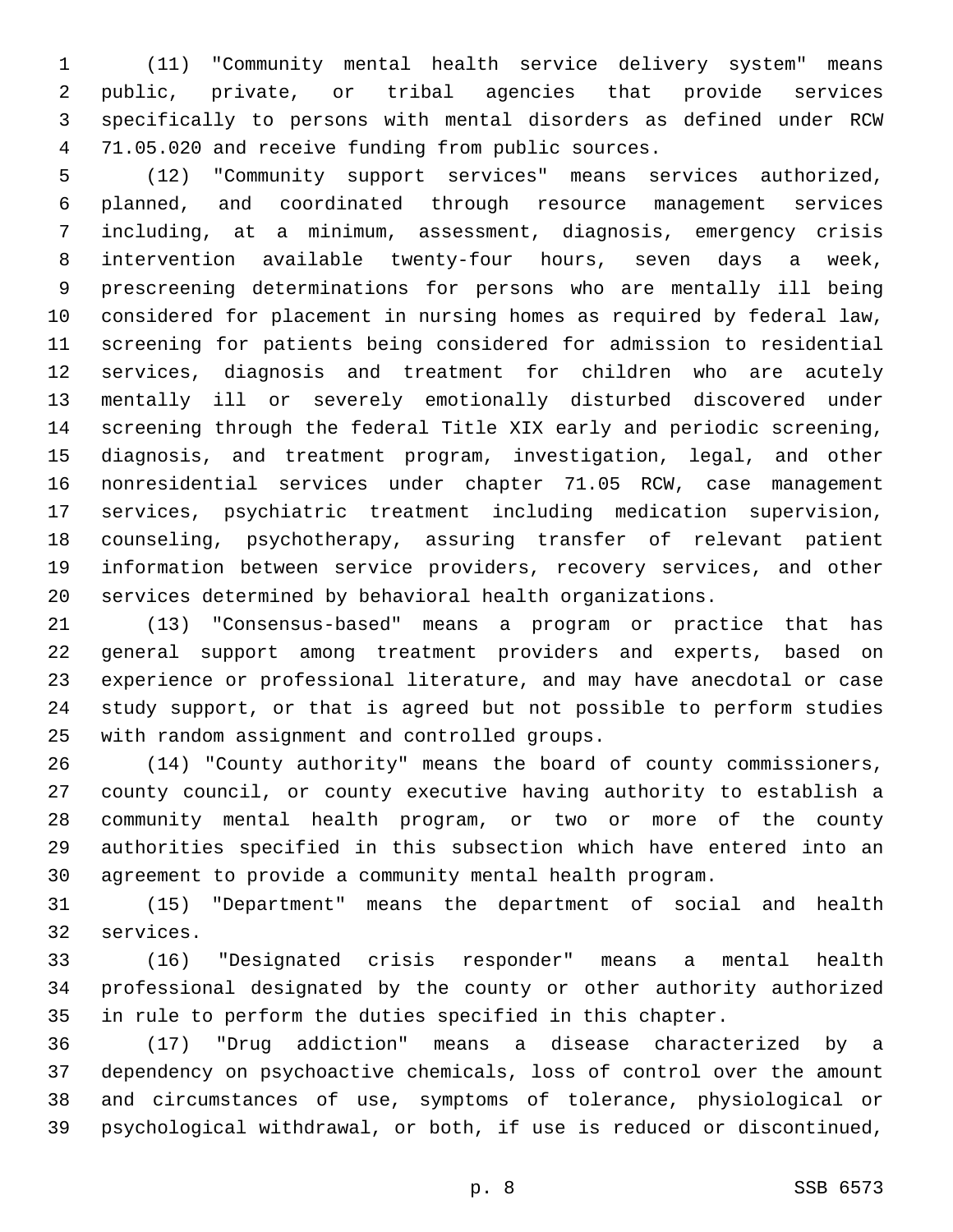and impairment of health or disruption of social or economic 2 functioning.

 (18) "Early adopter" means a regional service area for which all of the county authorities have requested that the department and the health care authority jointly purchase medical and behavioral health services through a managed care health system as defined under RCW  $77.24.380(6)$ .

 (19) "Emerging best practice" or "promising practice" means a program or practice that, based on statistical analyses or a well established theory of change, shows potential for meeting the evidence-based or research-based criteria, which may include the use of a program that is evidence-based for outcomes other than those 13 listed in subsection (20) of this section.

 (20) "Evidence-based" means a program or practice that has been tested in heterogeneous or intended populations with multiple randomized, or statistically controlled evaluations, or both; or one large multiple site randomized, or statistically controlled evaluation, or both, where the weight of the evidence from a systemic review demonstrates sustained improvements in at least one outcome. "Evidence-based" also means a program or practice that can be implemented with a set of procedures to allow successful replication in Washington and, when possible, is determined to be cost-23 beneficial.

 (21) "Licensed physician" means a person licensed to practice medicine or osteopathic medicine and surgery in the state of 26 Washington.

 (22) "Licensed service provider" means an entity licensed according to this chapter or chapter 71.05 RCW or an entity deemed to meet state minimum standards as a result of accreditation by a recognized behavioral health accrediting body recognized and having a current agreement with the department, or tribal attestation that meets state minimum standards, or persons licensed under chapter 18.57, 18.57A, 18.71, 18.71A, 18.83, or 18.79 RCW, as it applies to registered nurses and advanced registered nurse practitioners.

 (23) "Long-term inpatient care" means inpatient services for persons committed for, or voluntarily receiving intensive treatment for, periods of ninety days or greater under chapter 71.05 RCW. "Long-term inpatient care" as used in this chapter does not include: (a) Services for individuals committed under chapter 71.05 RCW who are receiving services pursuant to a conditional release or a court-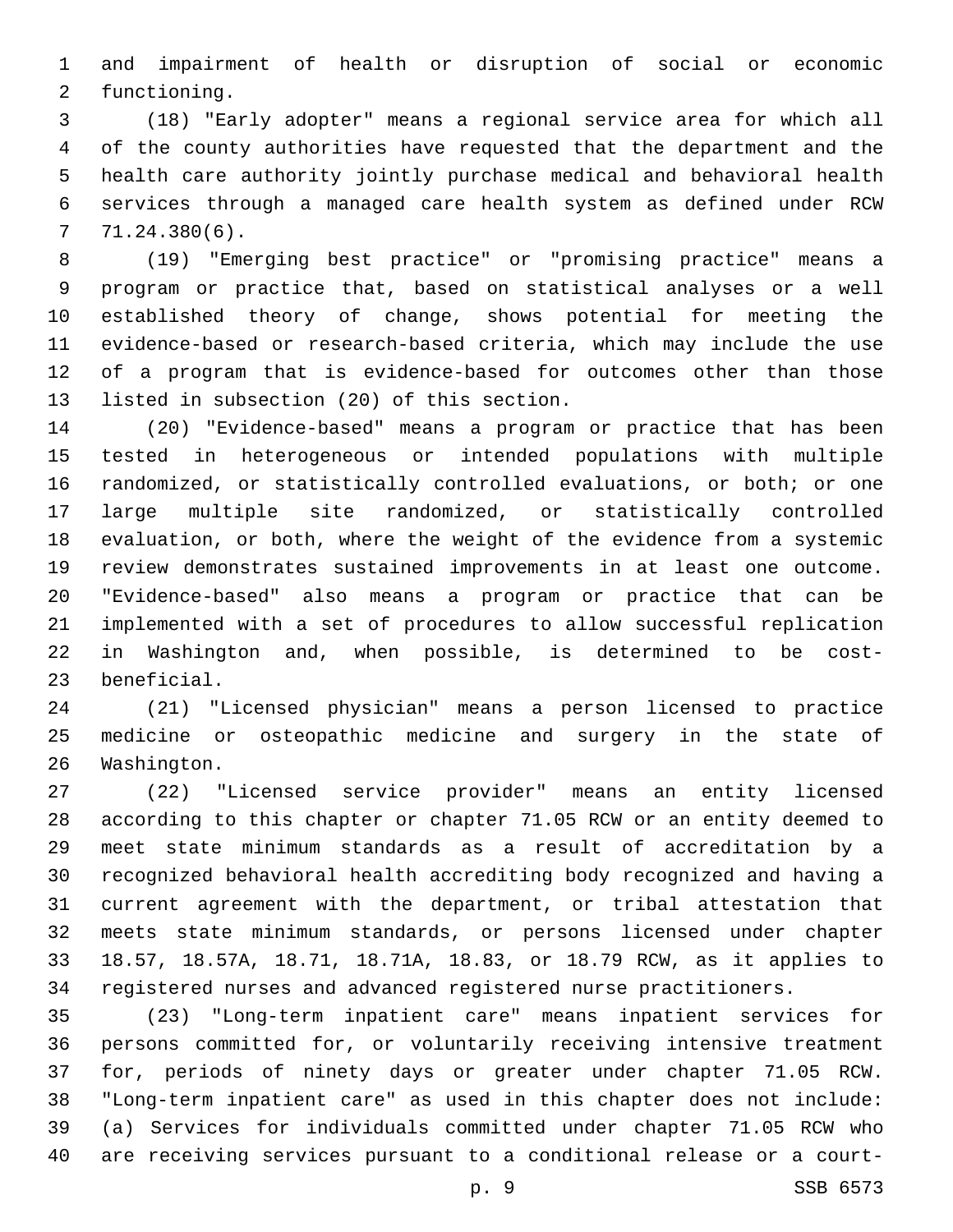ordered less restrictive alternative to detention; or (b) services for individuals voluntarily receiving less restrictive alternative 3 treatment on the grounds of the state hospital.

 (24) "Mental health services" means all services provided by behavioral health organizations and other services provided by the 6 state for persons who are mentally ill.

 (25) Mental health "treatment records" include registration and all other records concerning persons who are receiving or who at any time have received services for mental illness, which are maintained by the department, by behavioral health organizations and their staffs, and by treatment facilities. Treatment records do not include notes or records maintained for personal use by a person providing treatment services for the department, behavioral health organizations, or a treatment facility if the notes or records are 15 not available to others.

 (26) "Mentally ill persons," "persons who are mentally ill," and "the mentally ill" mean persons and conditions defined in subsections 18 (1), (9), (34), and (35) of this section.

 (27) "Recovery" means the process in which people are able to live, work, learn, and participate fully in their communities.

 (28) "Registration records" include all the records of the department, behavioral health organizations, treatment facilities, and other persons providing services to the department, county departments, or facilities which identify persons who are receiving or who at any time have received services for mental illness.

 (29) "Research-based" means a program or practice that has been tested with a single randomized, or statistically controlled evaluation, or both, demonstrating sustained desirable outcomes; or where the weight of the evidence from a systemic review supports sustained outcomes as described in subsection (20) of this section but does not meet the full criteria for evidence-based.

 (30) "Residential services" means a complete range of residences and supports authorized by resource management services and which may involve a facility, a distinct part thereof, or services which support community living, for persons who are acutely mentally ill, adults who are chronically mentally ill, children who are severely emotionally disturbed, or adults who are seriously disturbed and determined by the behavioral health organization to be at risk of becoming acutely or chronically mentally ill. The services shall include at least evaluation and treatment services as defined in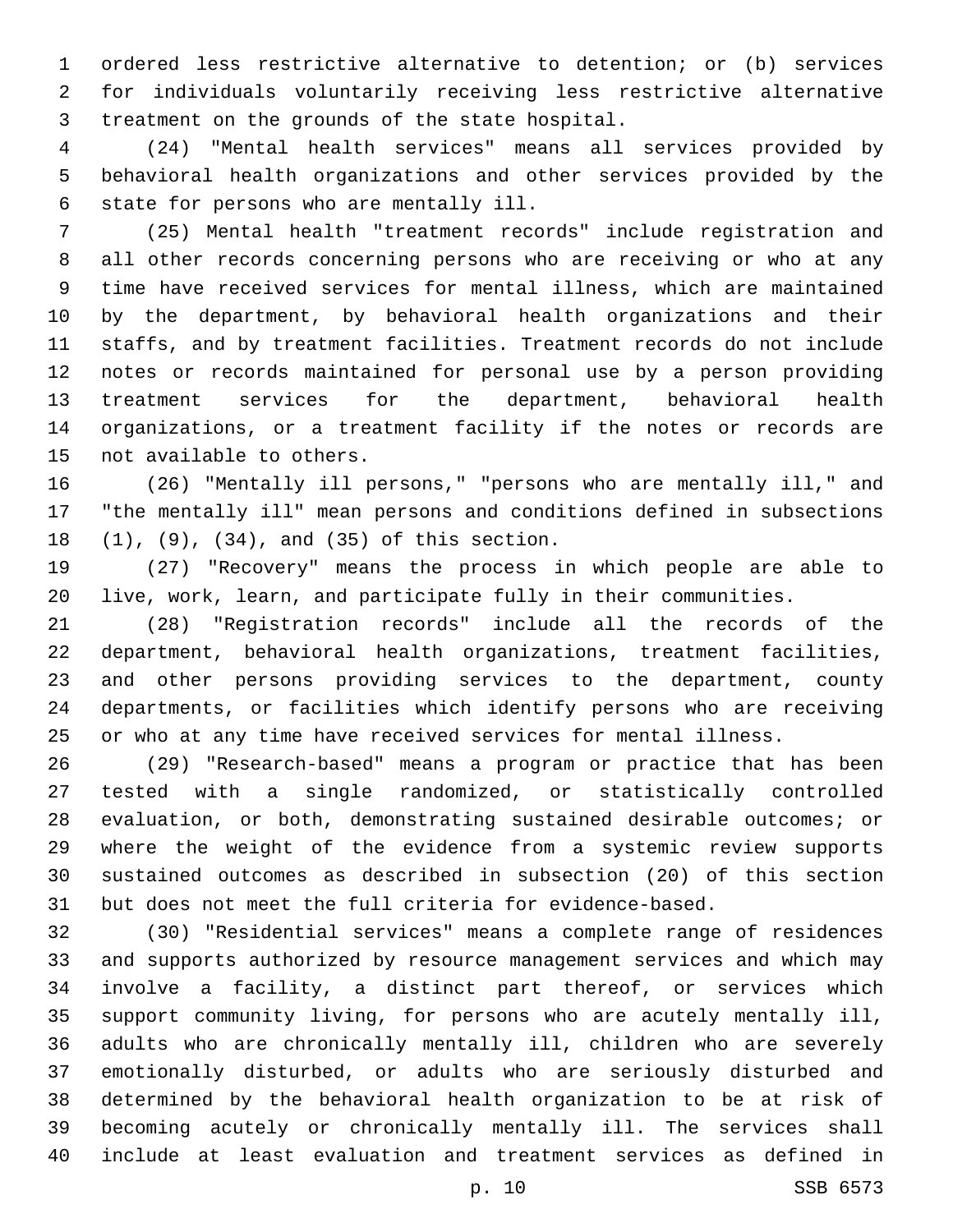chapter 71.05 RCW, acute crisis respite care, long-term adaptive and rehabilitative care, and supervised and supported living services, and shall also include any residential services developed to service persons who are mentally ill in nursing homes, assisted living facilities, and adult family homes, and may include outpatient services provided as an element in a package of services in a supported housing model. Residential services for children in out-of- home placements related to their mental disorder shall not include the costs of food and shelter, except for children's long-term residential facilities existing prior to January 1, 1991.

 (31) "Resilience" means the personal and community qualities that enable individuals to rebound from adversity, trauma, tragedy, threats, or other stresses, and to live productive lives.

 (32) "Resource management services" mean the planning, coordination, and authorization of residential services and community support services administered pursuant to an individual service plan for: (a) Adults and children who are acutely mentally ill; (b) adults who are chronically mentally ill; (c) children who are severely emotionally disturbed; or (d) adults who are seriously disturbed and determined solely by a behavioral health organization to be at risk of becoming acutely or chronically mentally ill. Such planning, coordination, and authorization shall include mental health screening for children eligible under the federal Title XIX early and periodic screening, diagnosis, and treatment program. Resource management services include seven day a week, twenty-four hour a day availability of information regarding enrollment of adults and children who are mentally ill in services and their individual service plan to designated crisis responders, evaluation and treatment facilities, and others as determined by the behavioral 30 health organization.

 (33) "Secretary" means the secretary of social and health 32 services.

(34) "Seriously disturbed person" means a person who:

 (a) Is gravely disabled or presents a likelihood of serious harm to himself or herself or others, or to the property of others, as a result of a mental disorder as defined in chapter 71.05 RCW;

 (b) Has been on conditional release status, or under a less restrictive alternative order, at some time during the preceding two years from an evaluation and treatment facility or a state mental 40 health hospital;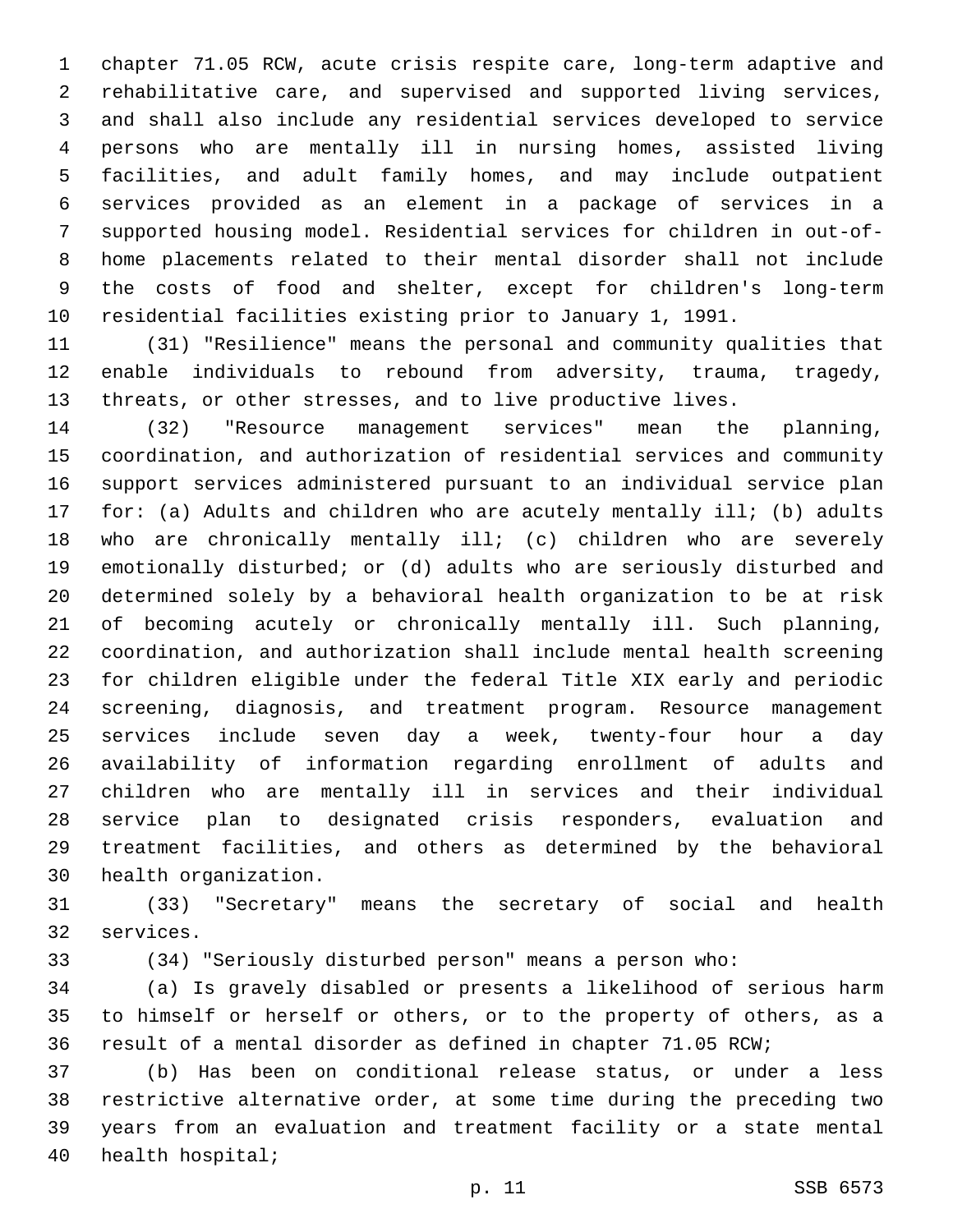(c) Has a mental disorder which causes major impairment in 2 several areas of daily living;

(d) Exhibits suicidal preoccupation or attempts; or

 (e) Is a child diagnosed by a mental health professional, as defined in chapter 71.34 RCW, as experiencing a mental disorder which is clearly interfering with the child's functioning in family or school or with peers or is clearly interfering with the child's 8 personality development and learning.

 (35) "Severely emotionally disturbed child" or "child who is severely emotionally disturbed" means a child who has been determined by the behavioral health organization to be experiencing a mental disorder as defined in chapter 71.34 RCW, including those mental disorders that result in a behavioral or conduct disorder, that is clearly interfering with the child's functioning in family or school or with peers and who meets at least one of the following criteria:

 (a) Has undergone inpatient treatment or placement outside of the home related to a mental disorder within the last two years;

 (b) Has undergone involuntary treatment under chapter 71.34 RCW 19 within the last two years;

 (c) Is currently served by at least one of the following child- serving systems: Juvenile justice, child-protection/welfare, special 22 education, or developmental disabilities;

(d) Is at risk of escalating maladjustment due to:

 (i) Chronic family dysfunction involving a caretaker who is mentally ill or inadequate;

(ii) Changes in custodial adult;

 (iii) Going to, residing in, or returning from any placement outside of the home, for example, psychiatric hospital, short-term inpatient, residential treatment, group or foster home, or a 30 correctional facility;

(iv) Subject to repeated physical abuse or neglect;

32 (v) Drug or alcohol abuse; or

(vi) Homelessness.33

 (36) "State minimum standards" means minimum requirements established by rules adopted by the secretary and necessary to implement this chapter for: (a) Delivery of mental health services; (b) licensed service providers for the provision of mental health services; (c) residential services; and (d) community support 39 services and resource management services.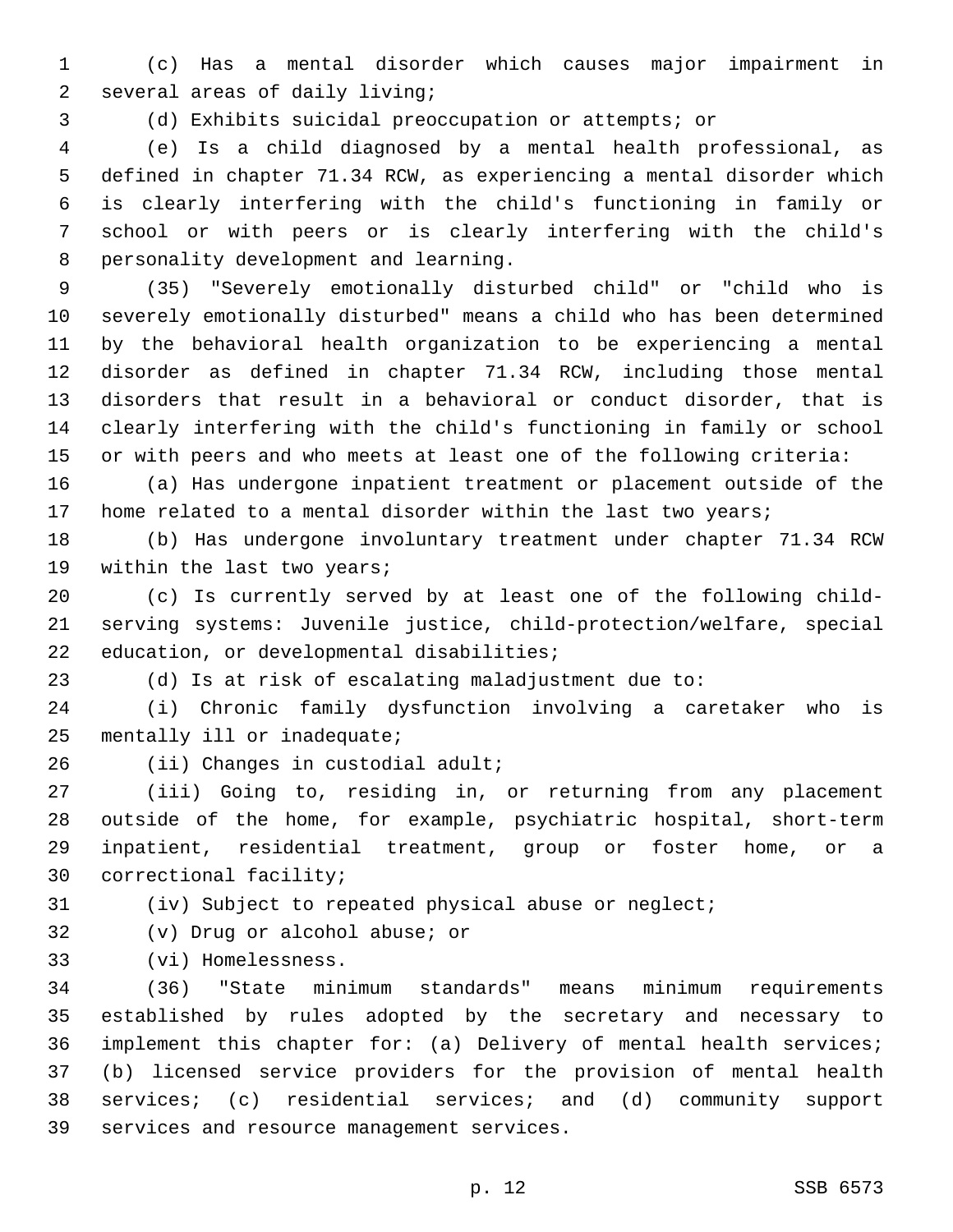(37) "Substance use disorder" means a cluster of cognitive, behavioral, and physiological symptoms indicating that an individual continues using the substance despite significant substance-related problems. The diagnosis of a substance use disorder is based on a pathological pattern of behaviors related to the use of the 6 substances.

 (38) "Tribal authority," for the purposes of this section and RCW 71.24.300 only, means: The federally recognized Indian tribes and the major Indian organizations recognized by the secretary insofar as these organizations do not have a financial relationship with any behavioral health organization that would present a conflict of 12 interest.

 (39) "Authority" means the Washington state health care authority.

### **Part II**

## **Development of Community Long-Term Involuntary Treatment Capacity**

 NEW SECTION. **Sec. 201.** A new section is added to chapter 71.24 18 RCW to read as follows:

 (1) The state intends to develop new capacity for delivery of long-term treatment in the community in diverse regions of the state prior to the effective date of the integration of risk for long-term involuntary treatment into managed care, and to study the cost and outcomes associated with treatment in community facilities. In furtherance of this goal, the department shall purchase a portion of the state's long-term treatment capacity allocated to behavioral health organizations under RCW 71.24.310 in willing community facilities capable of providing alternatives to treatment in a state hospital. The state shall increase its purchasing of long-term involuntary treatment capacity in the community over time.

(2) The department shall:30

 (a) Work with willing community hospitals licensed under chapters 70.41 and 71.12 RCW and evaluation and treatment facilities certified under chapter 71.05 RCW to assess their capacity to become certified to provide long-term mental health placements and to meet the 35 requirements of this chapter; and

 (b) Enter into contracts and payment arrangements with such hospitals and evaluation and treatment facilities choosing to provide long-term mental health placements, to the extent that willing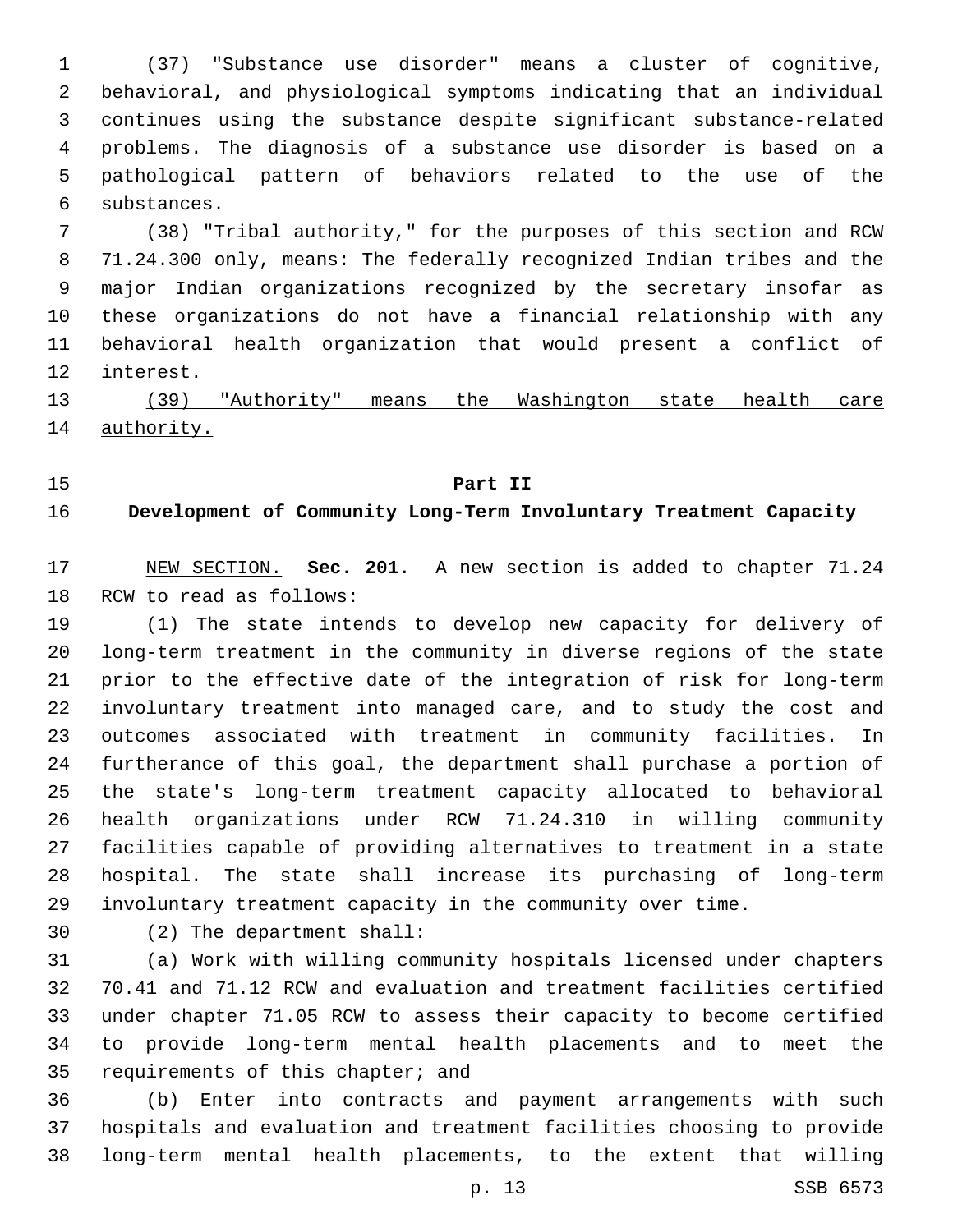certified facilities are available. Nothing in this chapter requires any community hospital or evaluation and treatment facility to be certified to provide long-term mental health placements.

 (3) The department must establish rules for the certification of facilities interested in providing care under this section.

 (4) Contracts developed by the department to implement this section must be constructed to allow the department to obtain complete identification information and admission and discharge dates for patients served under this authority. Prior to requesting identification information and admission and discharge dates or reports from certified facilities, the department must determine that this information cannot be identified or obtained from existing data sources available to state agencies. In addition, until January 1, 2023, facilities certified by the department to provide community long-term involuntary treatment to adults shall report to the 16 department:

 (a) All instances where a patient on a ninety or one hundred eighty-day involuntary commitment order experiences an adverse event required to be reported to the department of health pursuant to 20 chapter 70.56 RCW; and

 (b) All hospital-based inpatient psychiatric service core measures reported to the joint commission or other accrediting body occurring from psychiatric departments, in the format in which the 24 report was made to the joint commission.

 **Sec. 202.** RCW 71.24.310 and 2017 c 222 s 1 are each amended to 26 read as follows:

 The legislature finds that administration of chapter 71.05 RCW and this chapter can be most efficiently and effectively implemented as part of the behavioral health organization defined in RCW 71.24.025. For this reason, the legislature intends that the department and the behavioral health organizations shall work together to implement chapter 71.05 RCW as follows:

 (1) By June 1, 2006, behavioral health organizations shall recommend to the department the number of state hospital beds that should be allocated for use by each behavioral health organization. The statewide total allocation shall not exceed the number of state hospital beds offering long-term inpatient care, as defined in this chapter, for which funding is provided in the biennial appropriations 39 act.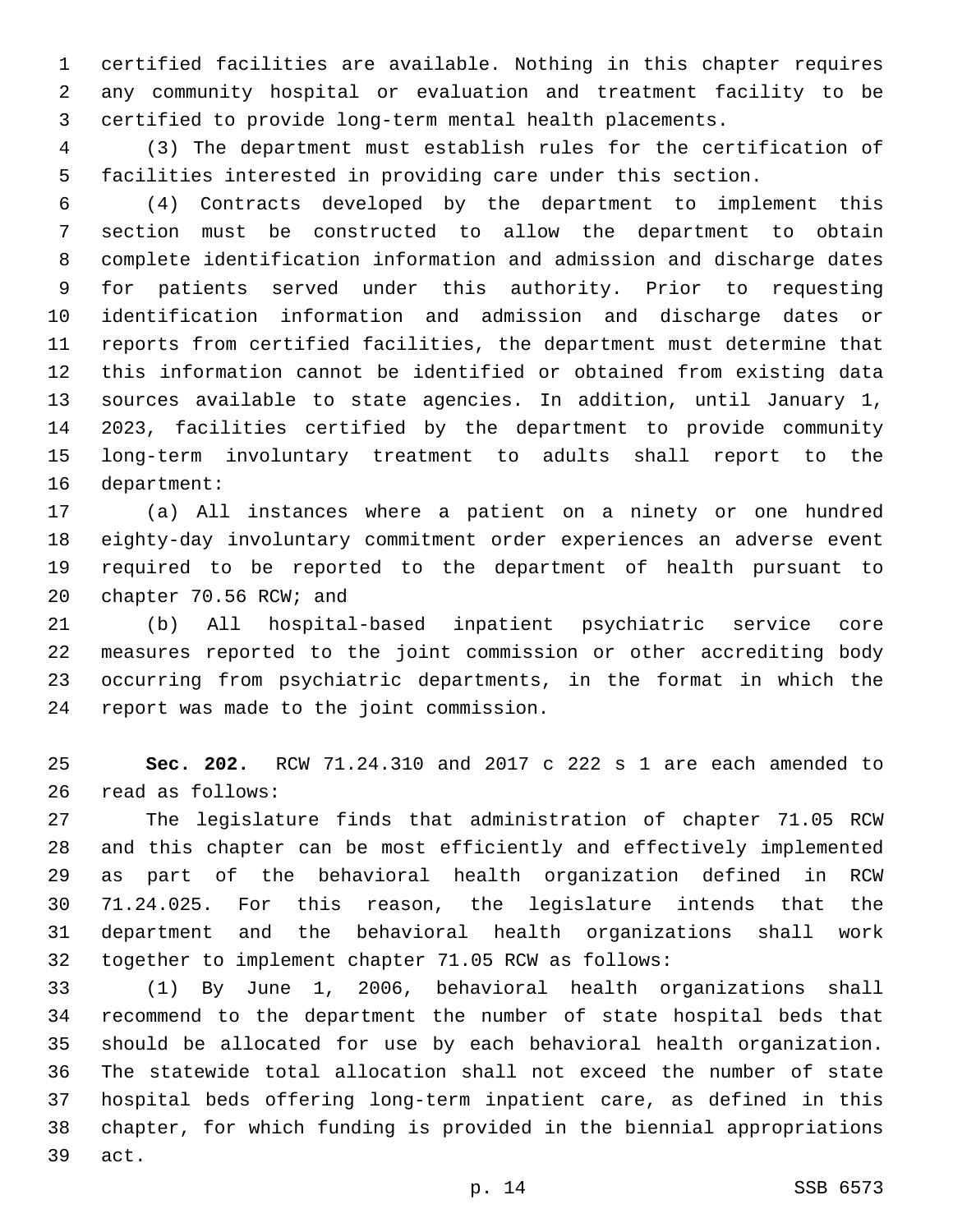(2) If there is consensus among the behavioral health organizations regarding the number of state hospital beds that should be allocated for use by each behavioral health organization, the department shall contract with each behavioral health organization 5 accordingly.

 (3) If there is not consensus among the behavioral health organizations regarding the number of beds that should be allocated for use by each behavioral health organization, the department shall establish by emergency rule the number of state hospital beds that are available for use by each behavioral health organization. The emergency rule shall be effective September 1, 2006. The primary factor used in the allocation shall be the estimated number of adults with acute and chronic mental illness in each behavioral health organization area, based upon population-adjusted incidence and 15 utilization.

 (4) The allocation formula shall be updated at least every three years to reflect demographic changes, and new evidence regarding the incidence of acute and chronic mental illness and the need for long- term inpatient care. In the updates, the statewide total allocation shall include (a) all state hospital beds offering long-term inpatient care for which funding is provided in the biennial appropriations act; plus (b) the estimated equivalent number of beds or comparable diversion services contracted in accordance with 24 subsection (5) of this section.

25 (5) $(a)$  The department ((is encouraged to enter)) shall enter into 26 performance-based contracts with ((behavioral health organizations)) facilities certified by the department to provide treatment to adults on a ninety or one hundred eighty-day inpatient involuntary commitment order to provide some or all of the behavioral health organization's allocated long-term inpatient treatment capacity in 31 the community, rather than in the state hospital, to the extent that willing certified facilities and funding are available. The performance contracts shall specify the number of patient days of care available for use by the behavioral health organization in the state hospital and the number of patient days of care available for use by the behavioral health organization in a facility certified by the department to provide treatment to adults on a ninety or one hundred eighty-day inpatient involuntary commitment order, including hospitals licensed under chapters 70.41 and 71.12 RCW and evaluation and treatment facilities certified under chapter 71.05 RCW.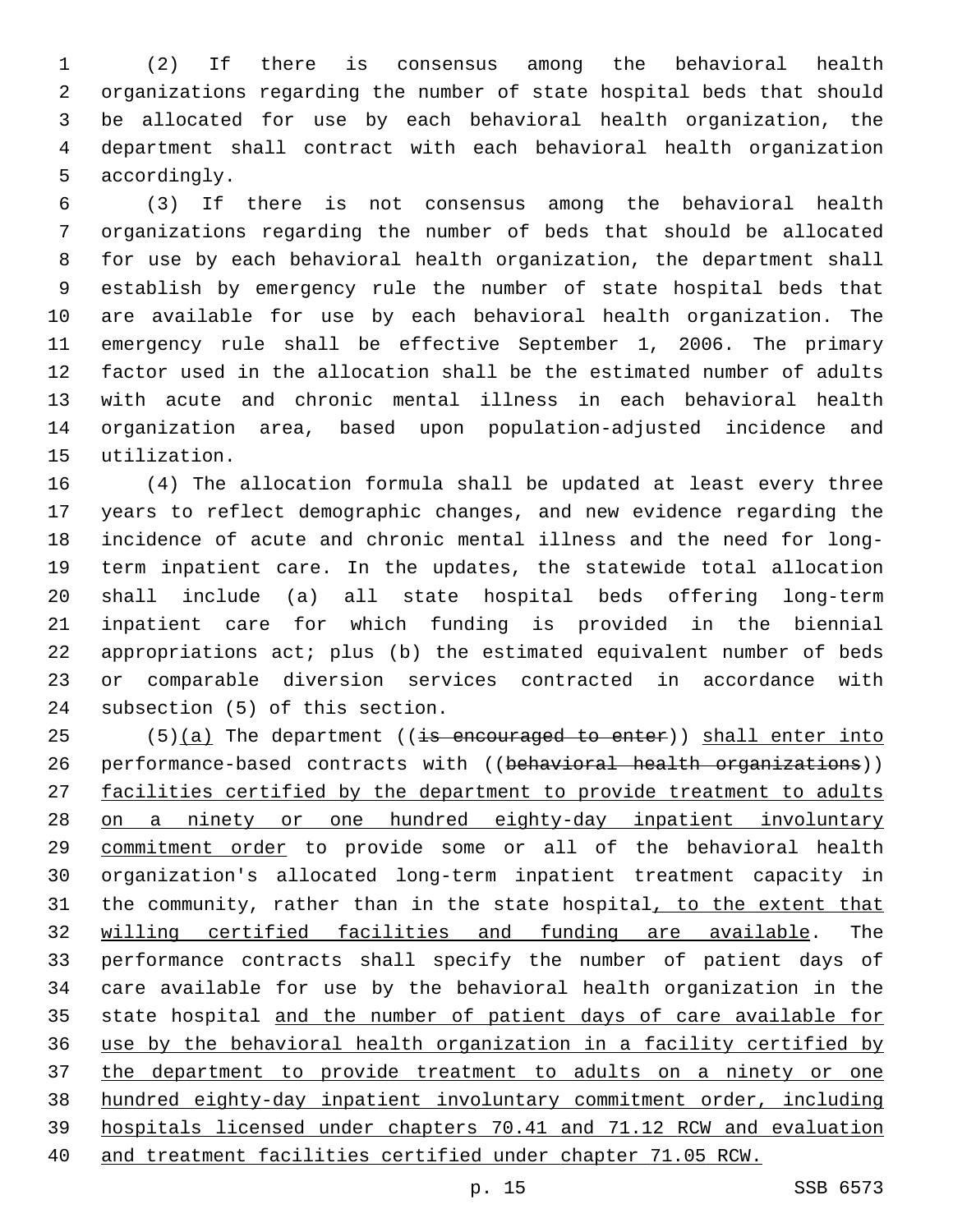(b) A hospital licensed under chapter 70.41 or 71.12 RCW is not required to undergo certification to treat patients on ninety or one hundred eighty-day involuntary commitment orders in order to treat adults who are waiting for placement at either the state hospital or in certified facilities that voluntarily contract to provide treatment to patients on ninety or one hundred eighty-day involuntary 7 commitment orders.

 (6) If a behavioral health organization uses more state hospital patient days of care than it has been allocated under subsection (3) or (4) of this section, or than it has contracted to use under subsection (5) of this section, whichever is less, it shall reimburse the department for that care. Reimbursements must be calculated using quarterly average census data to determine an average number of days used in excess of the bed allocation for the quarter. The reimbursement rate per day shall be the hospital's total annual budget for long-term inpatient care, divided by the total patient days of care assumed in development of that budget.

 (7) One-half of any reimbursements received pursuant to subsection (6) of this section shall be used to support the cost of operating the state hospital and, during the 2007-2009 fiscal biennium, implementing new services that will enable a behavioral health organization to reduce its utilization of the state hospital. The department shall distribute the remaining half of such reimbursements among behavioral health organizations that have used less than their allocated or contracted patient days of care at that hospital, proportional to the number of patient days of care not 27 used.

 NEW SECTION. **Sec. 203.** A new section is added to chapter 71.05 29 RCW to read as follows:

 Treatment under RCW 71.05.320 may be provided at a state hospital or any willing and able facility certified to provide ninety-day or one hundred eighty-day care. The order for such treatment must remand the person to the custody of the department or designee. A prepaid inpatient health plan, managed care organization, or the department, when responsible for the cost of care, may designate where treatment is to be provided, at a willing and able facility certified to provide ninety-day or one hundred eighty-day care or a state hospital, after consultation with the facility currently providing treatment. The prepaid inpatient health plan, managed care

p. 16 SSB 6573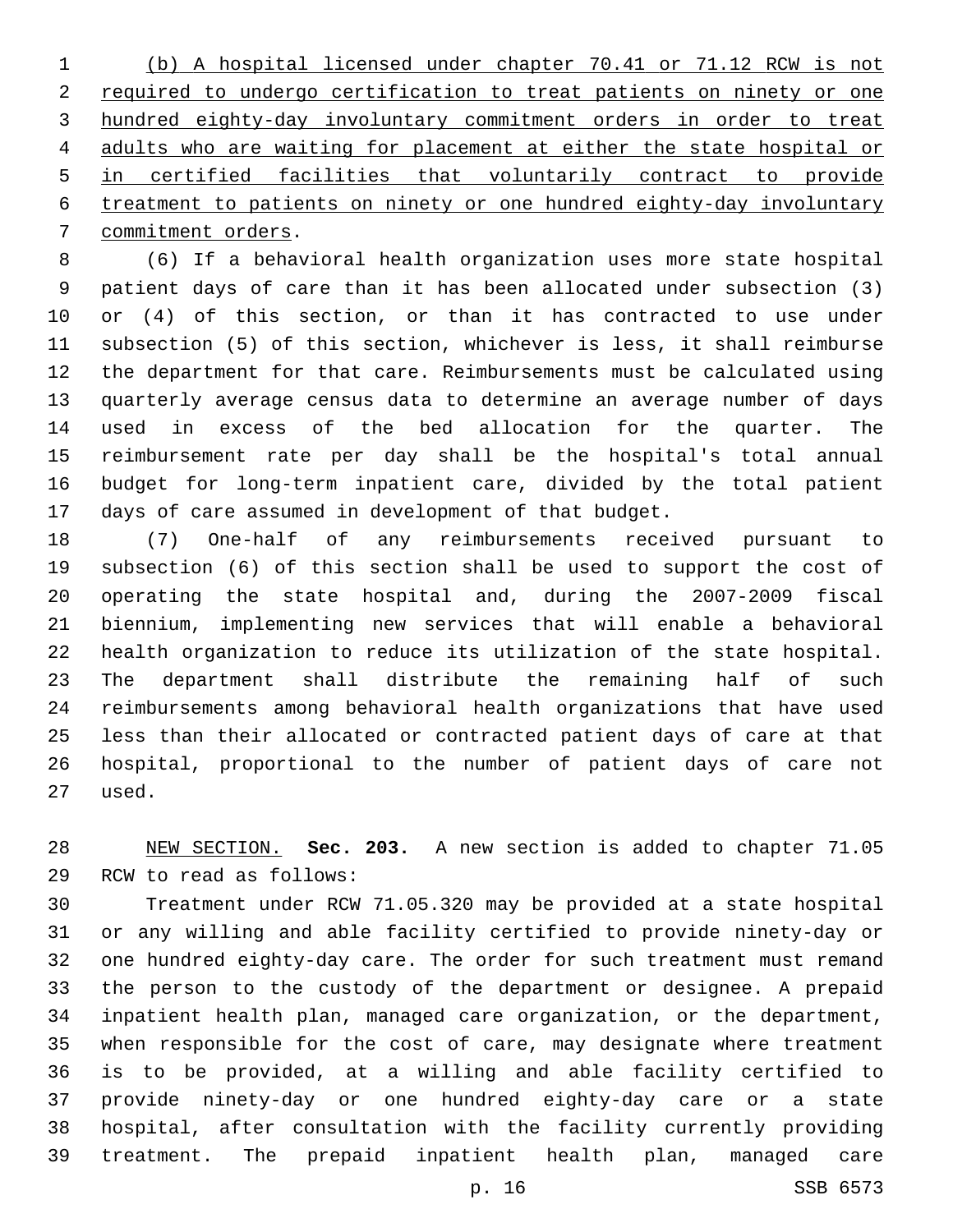organization, or the department, when responsible for the cost of care, may not require prior authorization for treatment under RCW 71.05.320. The designation of a treatment facility must not result in a delay of the transfer of the person to a state hospital or facility certified to provide ninety-day or one hundred eighty-day care if there is an open bed available at either the state hospital or a 7 certified facility.

 **Sec. 204.** RCW 71.05.320 and 2016 sp.s. c 29 s 237 and 2016 c 45 s 4 are each reenacted and amended to read as follows:

 (1)(a) Subject to (b) of this subsection, if the court or jury finds that grounds set forth in RCW 71.05.280 have been proven and that the best interests of the person or others will not be served by a less restrictive treatment which is an alternative to detention, 14 the court shall remand him or her ((to the custody of the department 15 or to a facility certified for ninety day treatment by the department)) for a further period of intensive treatment not to 17 exceed ninety days from the date of judgment.

 (b) If the order for inpatient treatment is based on a substance use disorder, treatment must take place at an approved substance use disorder treatment program. The court may only enter an order for commitment based on a substance use disorder if there is an available approved substance use disorder treatment program with adequate space 23 for the person.

 (c) If the grounds set forth in RCW 71.05.280(3) are the basis of commitment, then the period of treatment may be up to but not exceed one hundred eighty days from the date of judgment in a facility certified for one hundred eighty day treatment by the department.

 (2) If the court or jury finds that grounds set forth in RCW 71.05.280 have been proven, but finds that treatment less restrictive than detention will be in the best interest of the person or others, 31 then the court ((shall remand him or her to the custody of the department or to a facility certified for ninety day treatment by the department)) must commit him or her for a period of treatment of up 34 to ninety days or to a less restrictive alternative for a further period of less restrictive treatment not to exceed ninety days from the date of judgment. If the order for less restrictive treatment is based on a substance use disorder, treatment must be provided by an approved substance use disorder treatment program. If the grounds set forth in RCW 71.05.280(3) are the basis of commitment, then the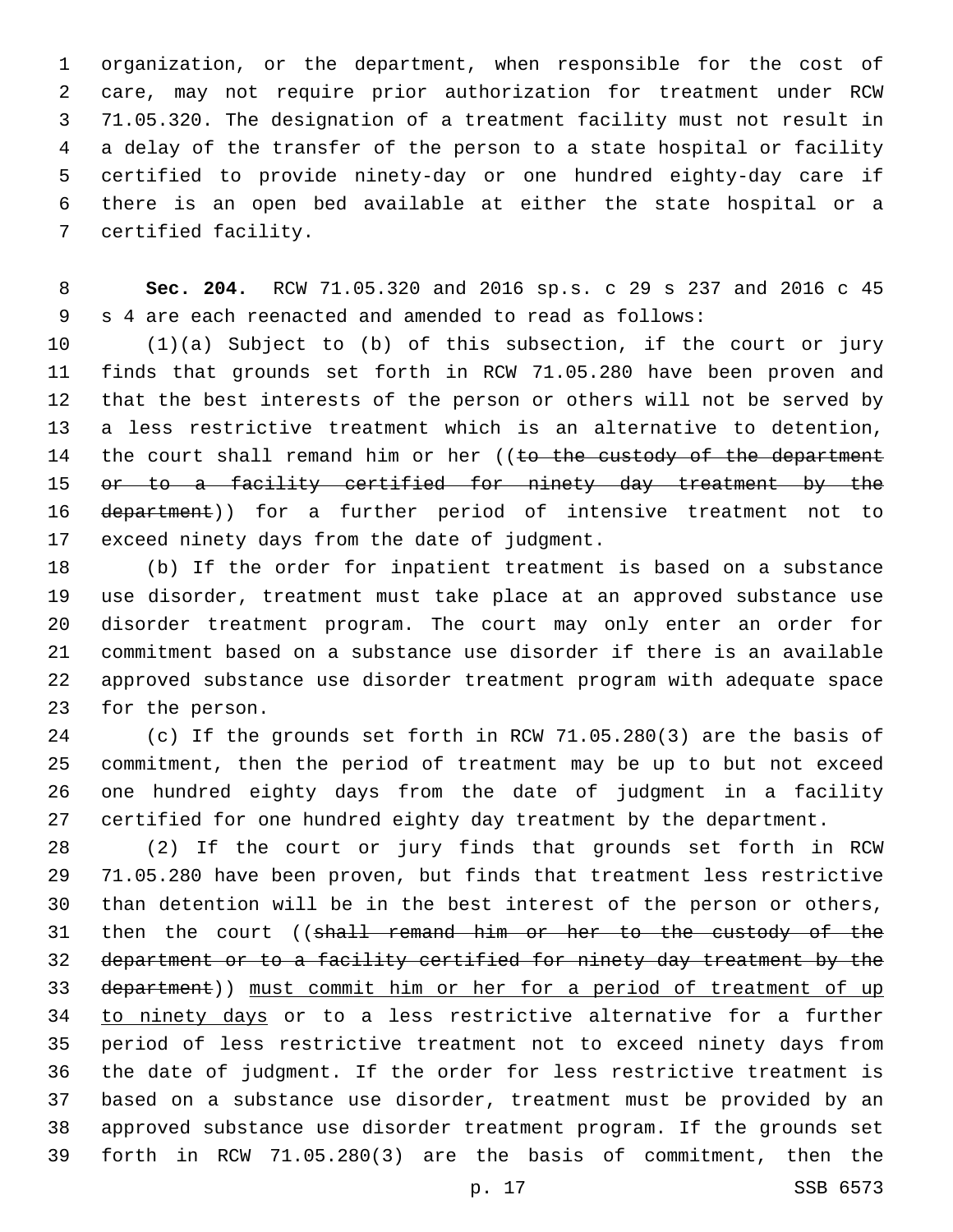period of treatment may be up to but not exceed one hundred eighty days from the date of judgment. If the court or jury finds that the grounds set forth in RCW 71.05.280(5) have been proven, and provide the only basis for commitment, the court must enter an order for less restrictive alternative treatment for up to ninety days from the date 6 of judgment and may not order inpatient treatment.

 (3) An order for less restrictive alternative treatment entered under subsection (2) of this section must name the mental health service provider responsible for identifying the services the person will receive in accordance with RCW 71.05.585, and must include a requirement that the person cooperate with the services planned by 12 the mental health service provider.

 (4) The person shall be released from involuntary treatment at the expiration of the period of commitment imposed under subsection (1) or (2) of this section unless the superintendent or professional person in charge of the facility in which he or she is confined, or in the event of a less restrictive alternative, the designated crisis responder, files a new petition for involuntary treatment on the 19 grounds that the committed person:

 (a) During the current period of court ordered treatment: (i) Has threatened, attempted, or inflicted physical harm upon the person of another, or substantial damage upon the property of another, and (ii) as a result of a mental disorder, substance use disorder, or developmental disability presents a likelihood of serious harm; or

 (b) Was taken into custody as a result of conduct in which he or she attempted or inflicted serious physical harm upon the person of another, and continues to present, as a result of mental disorder, substance use disorder, or developmental disability a likelihood of 29 serious harm; or

 (c)(i) Is in custody pursuant to RCW 71.05.280(3) and as a result of mental disorder or developmental disability continues to present a substantial likelihood of repeating acts similar to the charged criminal behavior, when considering the person's life history, 34 progress in treatment, and the public safety.

 (ii) In cases under this subsection where the court has made an affirmative special finding under RCW 71.05.280(3)(b), the commitment shall continue for up to an additional one hundred eighty day period whenever the petition presents prima facie evidence that the person continues to suffer from a mental disorder or developmental disability that results in a substantial likelihood of committing

p. 18 SSB 6573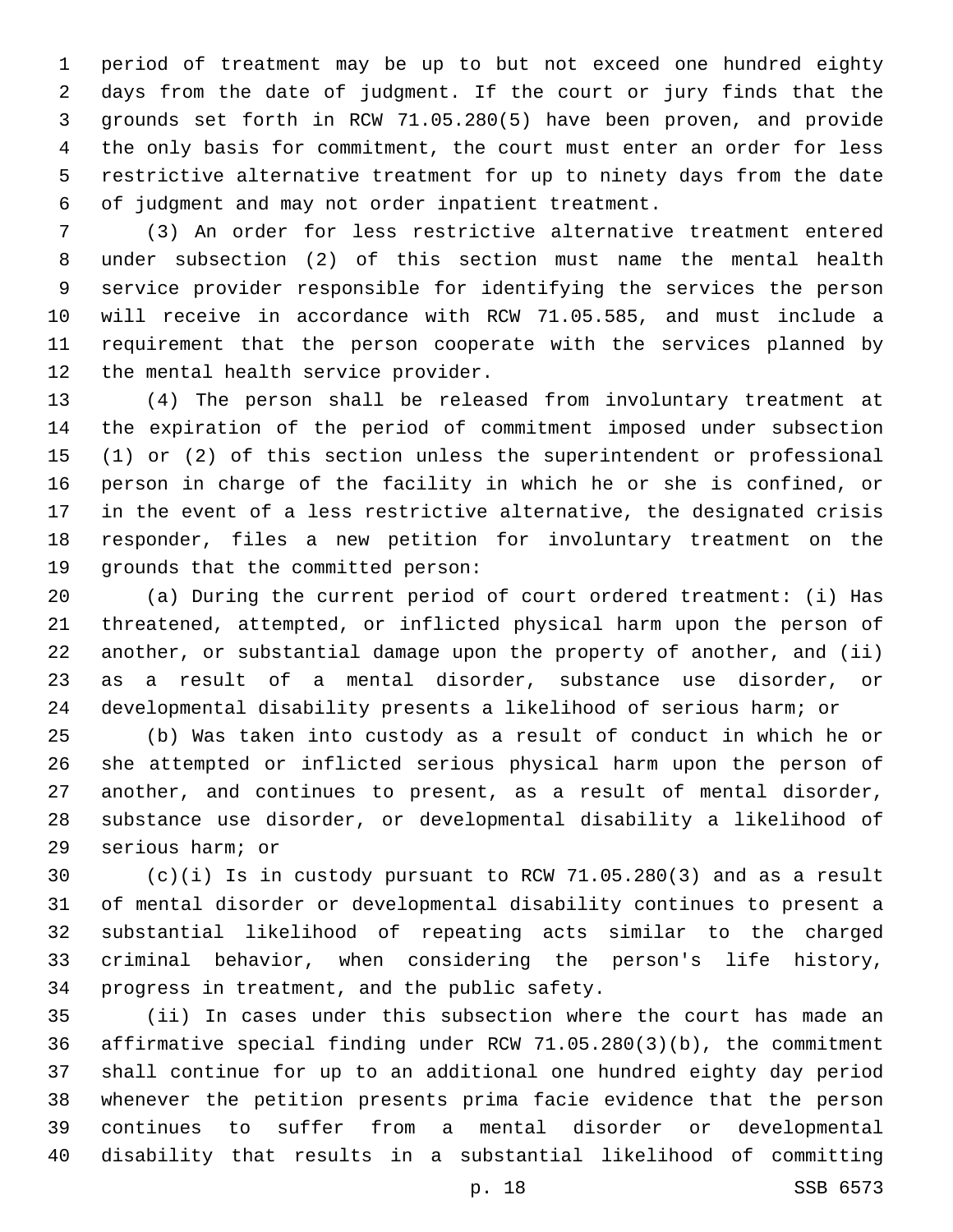acts similar to the charged criminal behavior, unless the person presents proof through an admissible expert opinion that the person's condition has so changed such that the mental disorder or developmental disability no longer presents a substantial likelihood of the person committing acts similar to the charged criminal behavior. The initial or additional commitment period may include transfer to a specialized program of intensive support and treatment, 8 which may be initiated prior to or after discharge ((from the state 9 hospital)); or

10 (d) Continues to be gravely disabled; or

 (e) Is in need of assisted outpatient ((mental)) behavioral 12 health treatment.

 If the conduct required to be proven in (b) and (c) of this subsection was found by a judge or jury in a prior trial under this chapter, it shall not be necessary to prove such conduct again.

 If less restrictive alternative treatment is sought, the petition shall set forth any recommendations for less restrictive alternative 18 treatment services.

 (5) A new petition for involuntary treatment filed under subsection (4) of this section shall be filed and heard in the superior court of the county of the facility which is filing the new petition for involuntary treatment unless good cause is shown for a change of venue. The cost of the proceedings shall be borne by the 24 state.

 (6)(a) The hearing shall be held as provided in RCW 71.05.310, and if the court or jury finds that the grounds for additional confinement as set forth in this section are present, subject to subsection (1)(b) of this section, the court may order the committed person returned for an additional period of treatment not to exceed one hundred eighty days from the date of judgment, except as provided in subsection (7) of this section. If the court's order is based solely on the grounds identified in subsection (4)(e) of this section, the court may enter an order for less restrictive alternative treatment not to exceed one hundred eighty days from the date of judgment, and may not enter an order for inpatient treatment. An order for less restrictive alternative treatment must name the mental health service provider responsible for identifying the services the person will receive in accordance with RCW 71.05.585, and must include a requirement that the person cooperate with the services planned by the mental health service provider.

p. 19 SSB 6573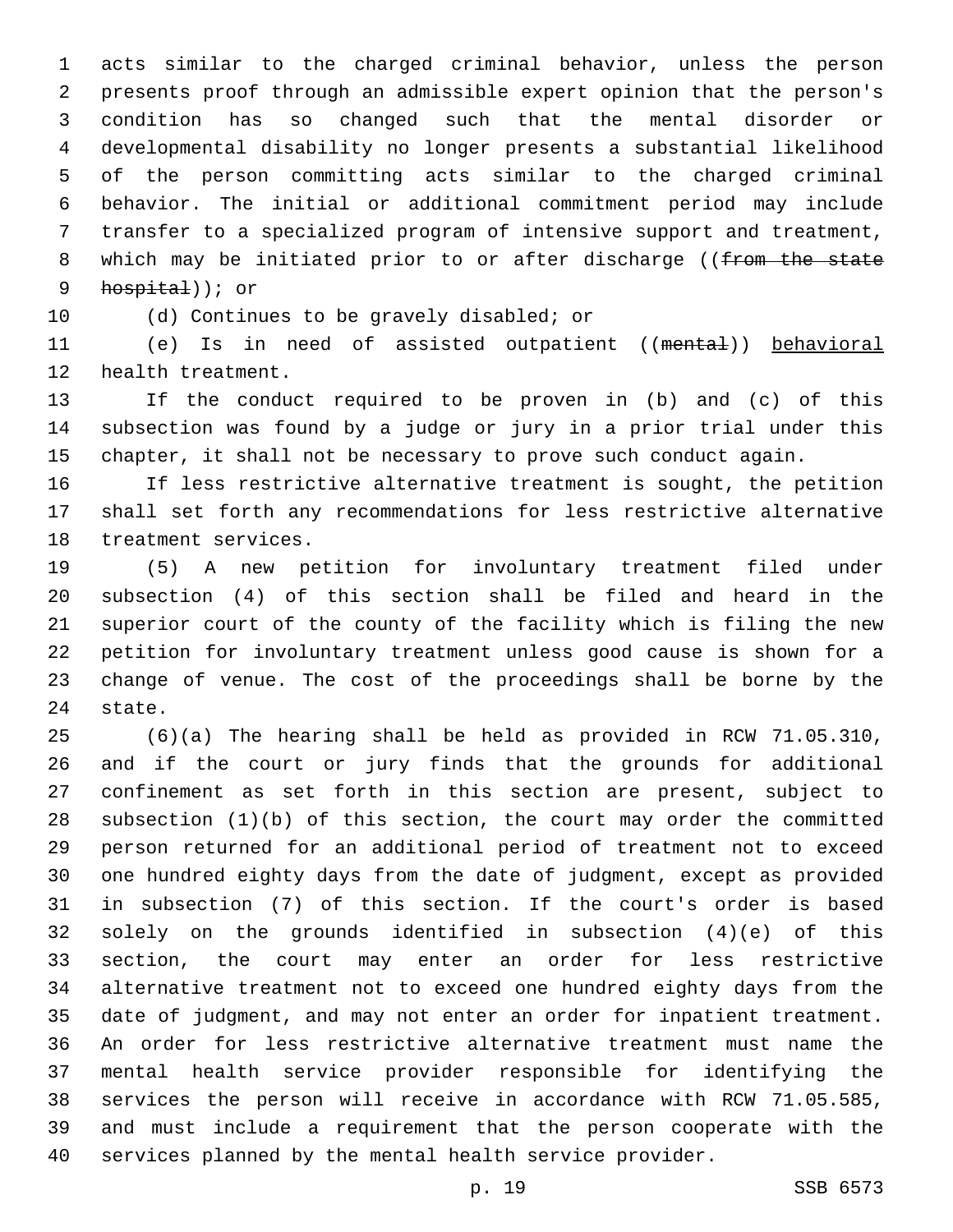(b) At the end of the one hundred eighty day period of commitment, or one-year period of commitment if subsection (7) of this section applies, the committed person shall be released unless a petition for an additional one hundred eighty day period of continued treatment is filed and heard in the same manner as provided in this section. Successive one hundred eighty day commitments are permissible on the same grounds and pursuant to the same procedures 8 as the original one hundred eighty day commitment.

 (7) An order for less restrictive treatment entered under subsection (6) of this section may be for up to one year when the person's previous commitment term was for intensive inpatient 12 treatment in a state hospital.

 (8) No person committed as provided in this section may be detained unless a valid order of commitment is in effect. No order of commitment can exceed one hundred eighty days in length except as 16 provided in subsection (7) of this section.

 **Sec. 205.** RCW 71.05.320 and 2016 sp.s. c 29 s 238 are each 18 amended to read as follows:

19  $(1)(a)$  If the court or jury finds that grounds set forth in RCW 71.05.280 have been proven and that the best interests of the person or others will not be served by a less restrictive treatment which is 22 an alternative to detention, the court shall remand him or her ( $\epsilon$ 23 the custody of the department or to a facility certified for ninety 24 day treatment by the department)) for a further period of intensive treatment not to exceed ninety days from the date of judgment.

26 (b) If the order for inpatient treatment is based on a substance use disorder, treatment must take place at an approved substance use disorder treatment program. If the grounds set forth in RCW 71.05.280(3) are the basis of commitment, then the period of treatment may be up to but not exceed one hundred eighty days from the date of judgment in a facility certified for one hundred eighty 32 day treatment by the department.

 (2) If the court or jury finds that grounds set forth in RCW 71.05.280 have been proven, but finds that treatment less restrictive than detention will be in the best interest of the person or others, 36 then the court ((shall remand him or her to the custody of the department or to a facility certified for ninety day treatment by the department)) must commit him or her for a period of treatment of up to ninety days or to a less restrictive alternative for a further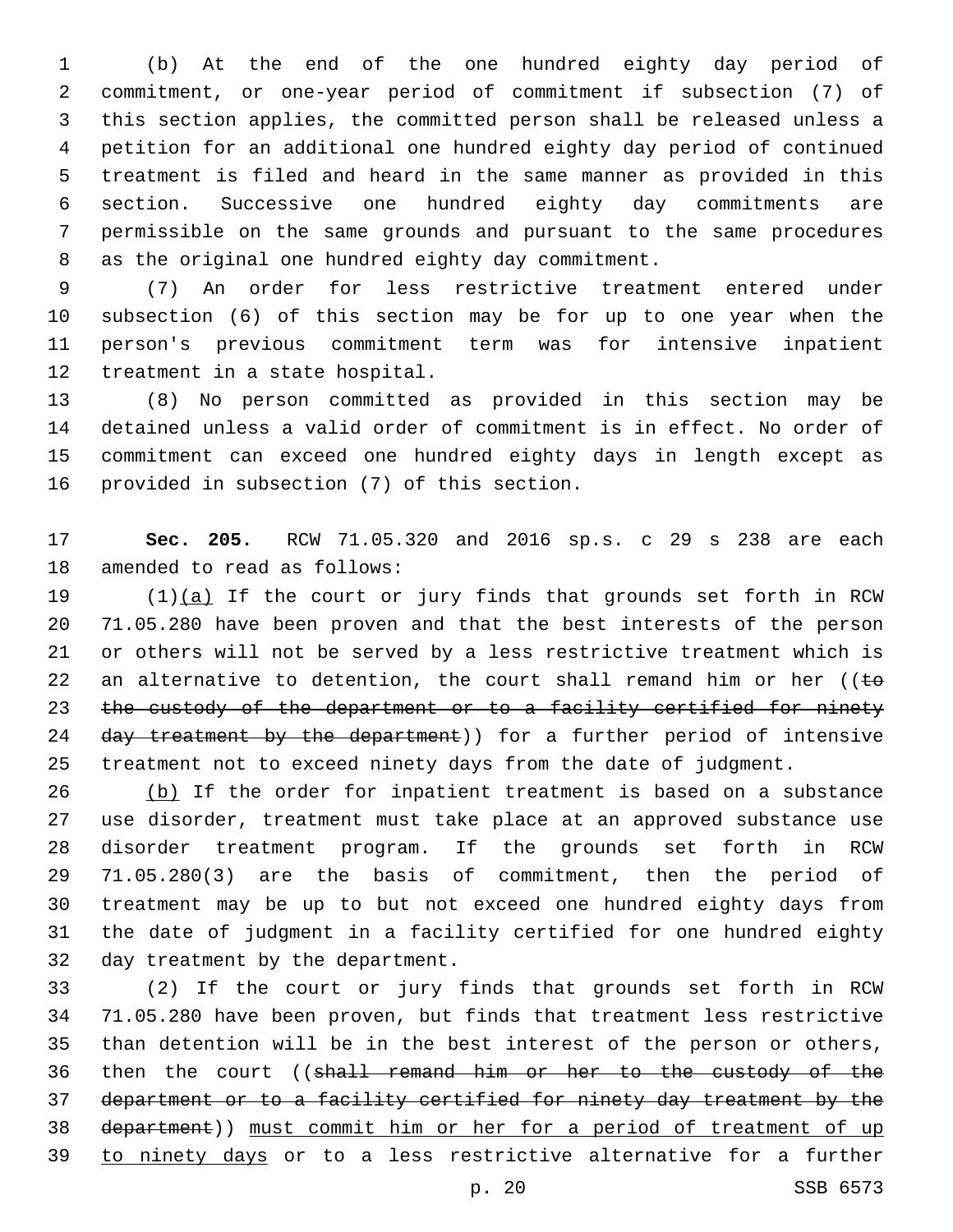period of less restrictive treatment not to exceed ninety days from the date of judgment. If the order for less restrictive treatment is based on a substance use disorder, treatment must be provided by an approved substance use disorder treatment program. If the grounds set forth in RCW 71.05.280(3) are the basis of commitment, then the period of treatment may be up to but not exceed one hundred eighty days from the date of judgment. If the court or jury finds that the grounds set forth in RCW 71.05.280(5) have been proven, and provide the only basis for commitment, the court must enter an order for less restrictive alternative treatment for up to ninety days from the date of judgment and may not order inpatient treatment.

 (3) An order for less restrictive alternative treatment entered under subsection (2) of this section must name the mental health service provider responsible for identifying the services the person will receive in accordance with RCW 71.05.585, and must include a requirement that the person cooperate with the services planned by 17 the mental health service provider.

 (4) The person shall be released from involuntary treatment at the expiration of the period of commitment imposed under subsection (1) or (2) of this section unless the superintendent or professional person in charge of the facility in which he or she is confined, or in the event of a less restrictive alternative, the designated crisis responder, files a new petition for involuntary treatment on the 24 grounds that the committed person:

 (a) During the current period of court ordered treatment: (i) Has threatened, attempted, or inflicted physical harm upon the person of another, or substantial damage upon the property of another, and (ii) as a result of a mental disorder, substance use disorder, or developmental disability presents a likelihood of serious harm; or

 (b) Was taken into custody as a result of conduct in which he or she attempted or inflicted serious physical harm upon the person of another, and continues to present, as a result of mental disorder, substance use disorder, or developmental disability a likelihood of 34 serious harm; or

 (c)(i) Is in custody pursuant to RCW 71.05.280(3) and as a result of mental disorder or developmental disability continues to present a substantial likelihood of repeating acts similar to the charged criminal behavior, when considering the person's life history, 39 progress in treatment, and the public safety.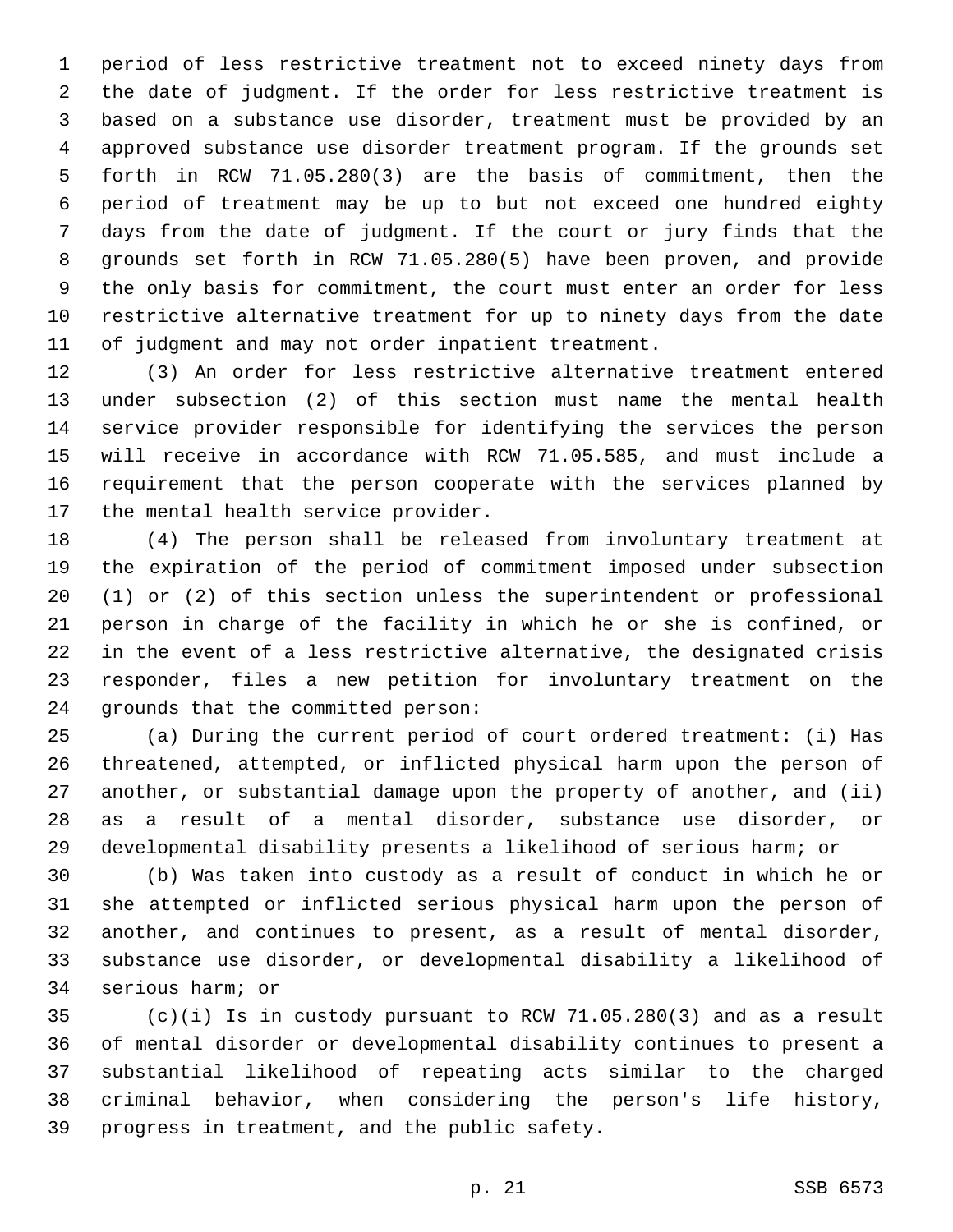(ii) In cases under this subsection where the court has made an affirmative special finding under RCW 71.05.280(3)(b), the commitment shall continue for up to an additional one hundred eighty day period whenever the petition presents prima facie evidence that the person continues to suffer from a mental disorder or developmental disability that results in a substantial likelihood of committing acts similar to the charged criminal behavior, unless the person presents proof through an admissible expert opinion that the person's condition has so changed such that the mental disorder or developmental disability no longer presents a substantial likelihood of the person committing acts similar to the charged criminal behavior. The initial or additional commitment period may include transfer to a specialized program of intensive support and treatment, 14 which may be initiated prior to or after discharge ((from the state  $h$ ospital)); or

16 (d) Continues to be gravely disabled; or

17 (e) Is in need of assisted outpatient ((mental)) behavioral 18 health treatment.

 If the conduct required to be proven in (b) and (c) of this subsection was found by a judge or jury in a prior trial under this chapter, it shall not be necessary to prove such conduct again.

 If less restrictive alternative treatment is sought, the petition shall set forth any recommendations for less restrictive alternative 24 treatment services.

 (5) A new petition for involuntary treatment filed under subsection (4) of this section shall be filed and heard in the superior court of the county of the facility which is filing the new petition for involuntary treatment unless good cause is shown for a change of venue. The cost of the proceedings shall be borne by the 30 state.

 (6)(a) The hearing shall be held as provided in RCW 71.05.310, and if the court or jury finds that the grounds for additional confinement as set forth in this section are present, the court may order the committed person returned for an additional period of treatment not to exceed one hundred eighty days from the date of judgment, except as provided in subsection (7) of this section. If the court's order is based solely on the grounds identified in subsection (4)(e) of this section, the court may enter an order for less restrictive alternative treatment not to exceed one hundred eighty days from the date of judgment, and may not enter an order for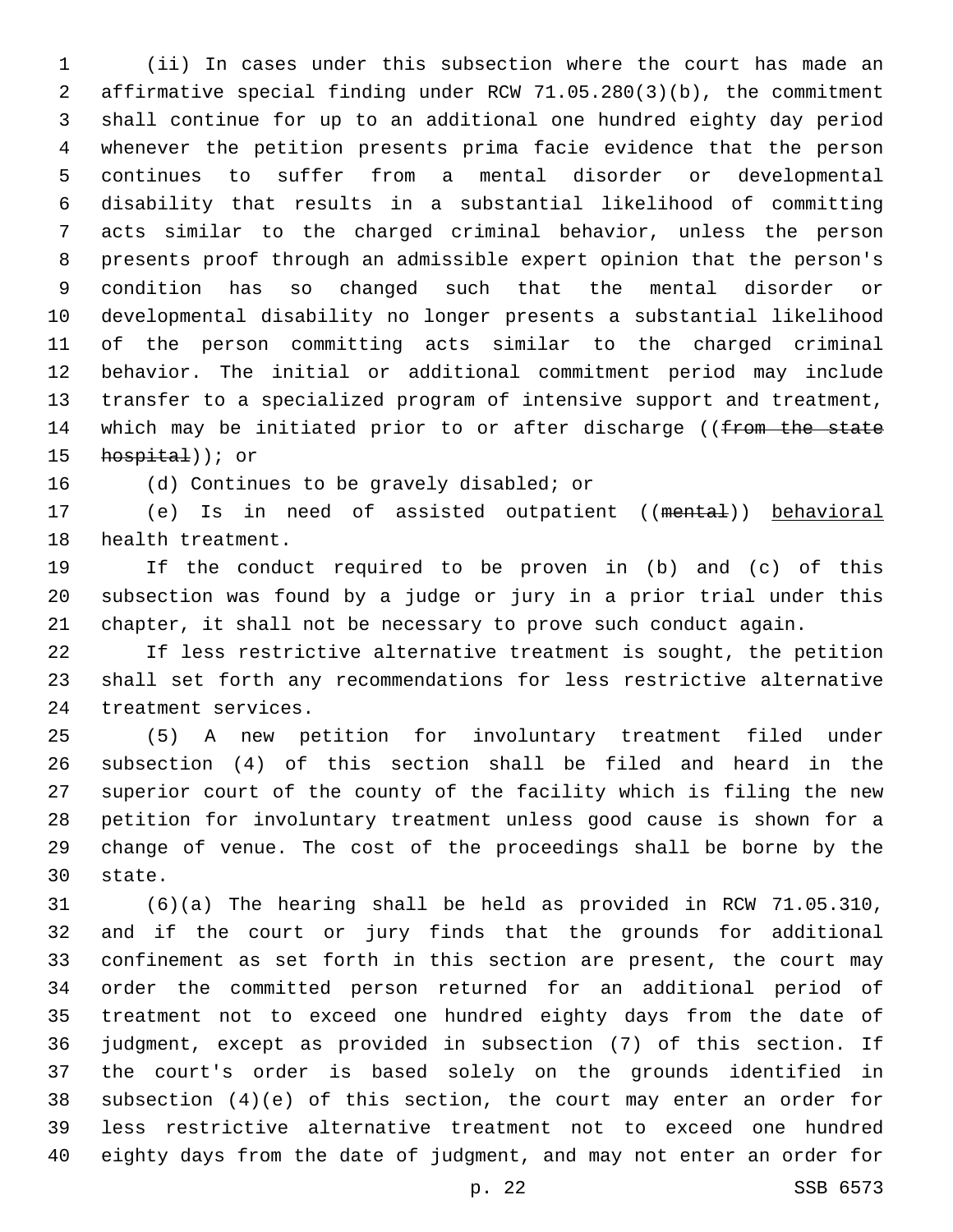inpatient treatment. An order for less restrictive alternative treatment must name the mental health service provider responsible for identifying the services the person will receive in accordance with RCW 71.05.585, and must include a requirement that the person cooperate with the services planned by the mental health service provider.6

 (b) At the end of the one hundred eighty day period of commitment, or one-year period of commitment if subsection (7) of this section applies, the committed person shall be released unless a petition for an additional one hundred eighty day period of continued treatment is filed and heard in the same manner as provided in this section. Successive one hundred eighty day commitments are permissible on the same grounds and pursuant to the same procedures as the original one hundred eighty day commitment.

 (7) An order for less restrictive treatment entered under subsection (6) of this section may be for up to one year when the person's previous commitment term was for intensive inpatient 18 treatment in a state hospital.

 (8) No person committed as provided in this section may be detained unless a valid order of commitment is in effect. No order of commitment can exceed one hundred eighty days in length except as 22 provided in subsection (7) of this section.

 NEW SECTION. **Sec. 206.** The department of social and health services shall confer with the department of health and hospitals licensed under chapters 70.41 and 71.12 RCW to review laws and regulations and identify changes that may be necessary to address care delivery and cost-effective treatment for adults on ninety or one hundred eighty day commitment orders which may be different than the requirements for short-term psychiatric hospitalization. The department of social and health services shall report its findings to the select committee on quality improvement in state hospitals by November 1, 2018.

 NEW SECTION. **Sec. 207.** Section 205 of this act takes effect July 1, 2026.